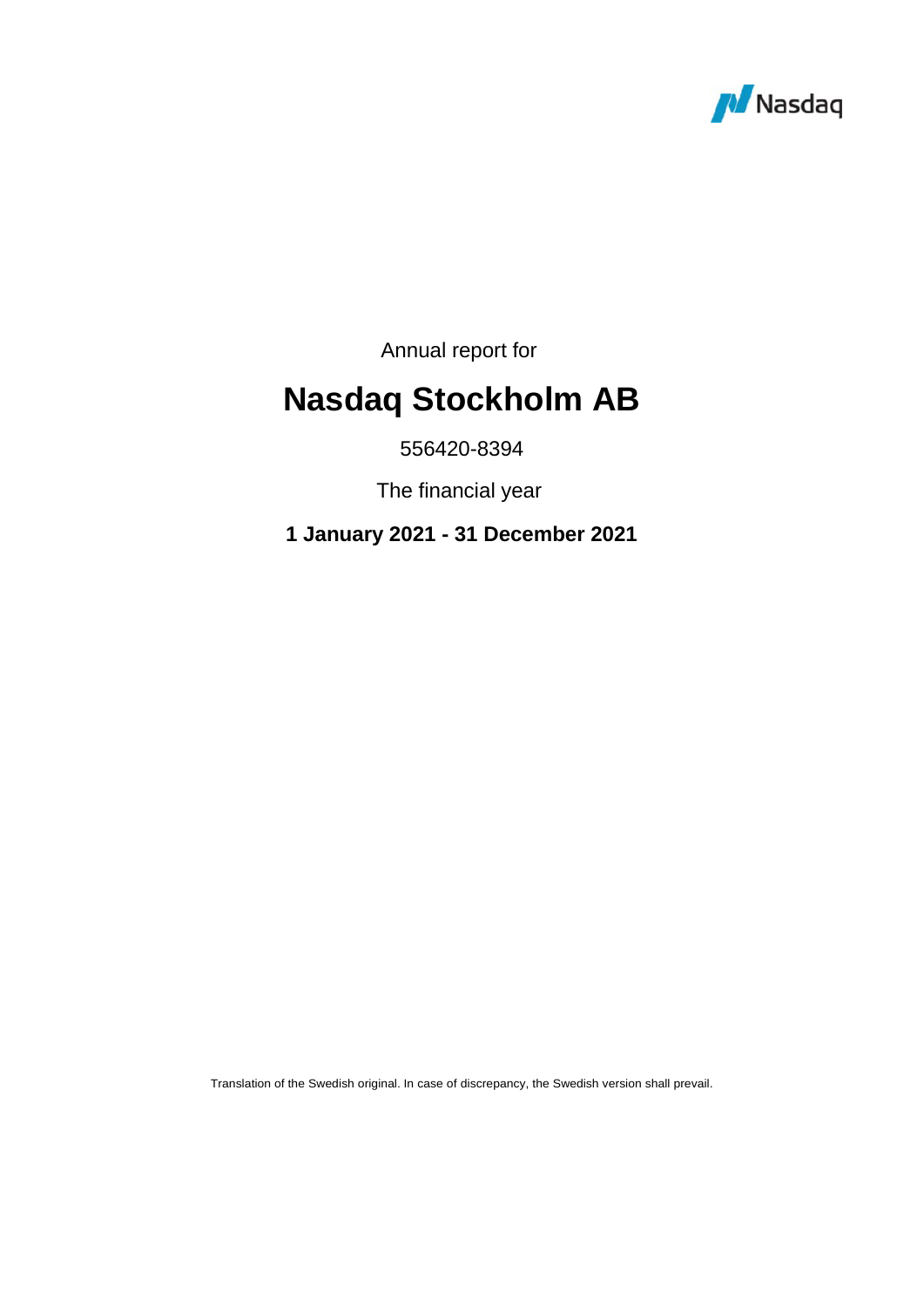Nasdaq Stockholm AB 556420 -8394

# **Table of Contents**

| <b>Directors' Report</b>   | $\mathbf{2}$ |
|----------------------------|--------------|
| Income statement           | 6            |
| <b>Balance sheet</b>       | 7            |
| <b>Statement of equity</b> | 9            |
| <b>Cash flow statement</b> | 10           |
| <b>Notes</b>               | 11           |
| <b>Signatures</b>          | 21           |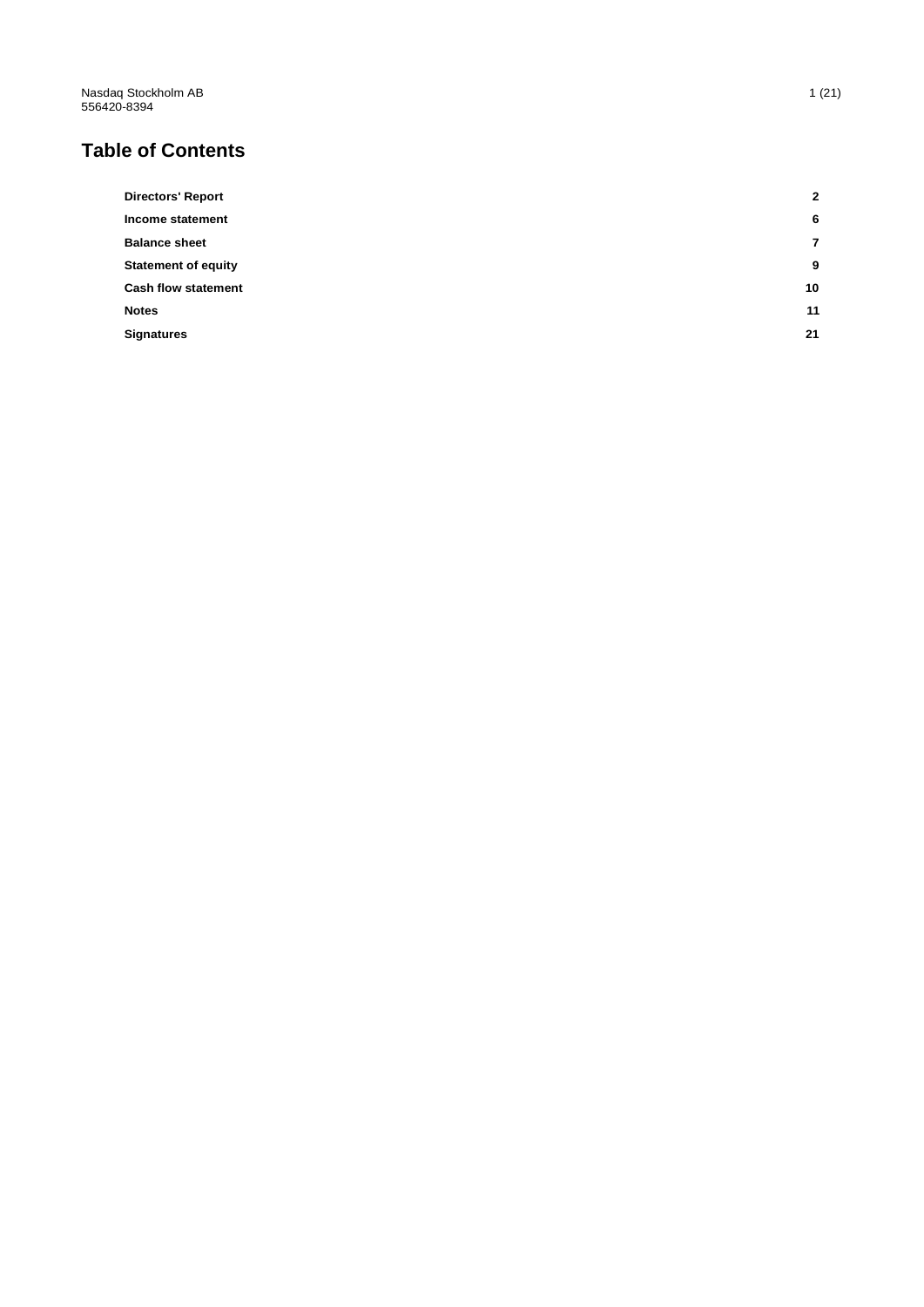### <span id="page-2-0"></span>**Directors' Report**

The Board of Directors and the CEO for Nasdaq Stockholm AB, 556420-8394, with its registered office in Stockholm, may hereby submit an annual report for the financial year 2021.

#### **Information about the business**

Nasdaq Stockholm conducts authorized stock exchange operations under the supervision of the Swedish FinancialSupervisory Authority (FI). The company's business concept is to provide trading, market listing and information services, aswell as other related services for equity, and fixed-income products. Through the provision of these services, the company meets the market's needs for capital, market valuations, placement opportunities and risk management.

#### **Products and services**

The company's product niche is to provide an efficient, liquid and credible marketplace for issued financial instruments. Equities, premium bonds, convertibles, warrants, bonds, subscription rights and exchange-traded funds (ETFs) are traded on Nasdag Stockholm. The company also offers trading in Swedish, Norwegian, Finnish and Danish stock options, index options, and fixed-income derivatives, as well as stock futures and index futures.

#### **Customers**

The company's market is Europe with particular focus on the Nordic region, the United Kingdom and the Baltic countries. Customers can be divided into three groups:

#### • **Members**

Swedish banks and foreign banks and securities companies trading on their own or their customers' account.

#### • **Issuers**

Swedish and foreign issuers of equities, fund units, bonds, fixed-income products and warrants.

#### • **Information distributors**

Swedish and foreign distributors of market information.

#### **Members**

The member network has expanded considerably during the last decade, primarily as a consequence of the initiative to recruit remote members. Many operators have memberships for both cash and derivative products. In total, NasdaqStockholm had 124 (136) members at December 31, 2021. In 2021, there were 1 new member and 13 membershipexpired.

#### **Issuers**

Nasdaq Stockholm primarily lists equities, warrants and bonds, but also other types of securities. Listing is determined by the Listing Committee, which is a specially appointed committee comprising a number of independent committee members.At December 31, 2021, the total number of companies listed in the main market amounted to 366 (342).

#### **Information distributors**

Nasdaq Stockholm provides trading information to Swedish and foreign information distributors. These, in turn,distribute the information to the end user. Information distributors include companies such as Thomson Reuters, Bloomberg, SIX and Ecovision. A number of members also distribute price information to their own online trading services.

#### **ARM and APA**

Nasdaq Stockholm's APA (Approved Publication Arrangement) is an authorized reporting service according to MiFID II / MiFIR<sup>1</sup>. An APA reports and publishes all trading conducted in EU listed instruments outside a regulated market, which is performed by market participants who according to MiFID II / MiFIR are subject to the transparency requirement.

Nasdaq Stockholm's ARM (Approved Reporting Mechanism) offers transaction reporting according to MiFID II / MiFIR to both Nasdaq Stockholm's members and other market participants. The ARM license has been returned to the SFSA as per 20 December 2021 and the services has been closed down. Nasdaq Stockholm will continue to offer customers a software solution, but not have any reporting obligations.

<sup>&</sup>lt;sup>1</sup> Directive 2014/65/EU and Regulation (EU) No 600/2014 on Markets in Financial Instruments, commonly referred to as MiFID II and MiFIR, were adopted by the European Parliament and the Council of the European Union. They were published in the EU Official Journal on 12 June 2014.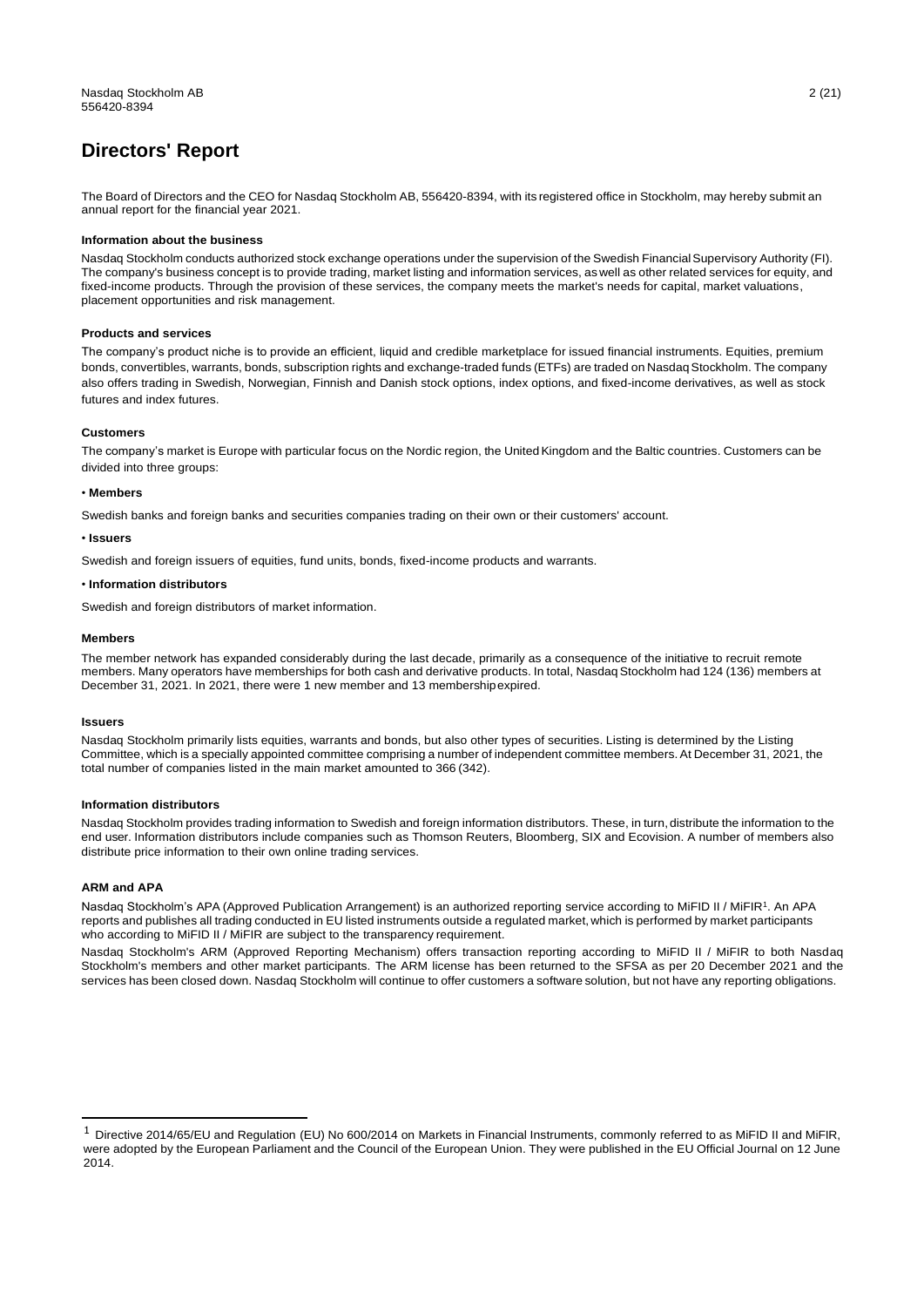#### **Risk management**

Nasdaq Stockholm manages risks attributable to its operating activities. The risks that arise due to the nature of the company's stock market-related operations are limited and mainly comprise operational risks and normal credit risk and counterparty risks. Nasdaq Stockholm has established a comprehensive Enterprise Risk Management (ERM) process that enables all types of risks (with a significant focus on operational risks) to be identified and assessed based on both their probability and potential effect, as well as an action plan for reducing these risks.

#### **Credit Risk**

The credit risk arising from interest-bearing investments are managed by an investment policy established by the Board of Directors, which stipulates that investments are to be made either in securities issued by external borrowers with a good credit rating, or in short-term investments of limited amounts with credit-worthy banks. Nasdaq Stockholm can also manage investments by retaining cash and cash equivalents in the Group's cash pool structure and short-term internal interest-bearinginvestments.

#### **Credit Risk from other operations**

The credit risk that arises from accounts receivable is minimized at Nasdaq Stockholm through the requirement that any company that will be listed on the stock exchange must meet the criteria in the listing agreement. One of these requirements is that the company provides documentary evidence that it possesses the profitability and financial resources to conduct its business. Other services and products are invoiced in advance on a fixed fee basis and larger variable fees are invoiced monthly in arrears thus minimizing the risk of losses in accounts receivable.

#### **Liquidity risk/financing risk**

Nasdaq Stockholm maintains no interest-bearing liabilities and thus assumes no refinancing risks. In addition, the cash flow generated by operations is positive and exceeds investments by a healthy margin. Nasdaq Stockholm has favorable liquidity resources since its regulatory capital is exclusively placed in highly liquid interest-bearing investments that can immediately be converted into cash.

#### **Market risks**

#### **Currency risk**

Currency exposure at Nasdaq Stockholm primarily arises from market data operations, where most of the revenues are denominated in EUR. Additionally, currency exposure in USD are due to intercompany transactions. The assessment is that the total currency-transaction exposure in the aforementioned flows is relatively limited and manageable, which is why Nasdaq Stockholm has decided not to hedge this particular risk.

#### **Interest-rate risk**

Interest-rate risk is primarily linked to investments in regulatory capital and investments made in Swedish bonds. At December 31, 2021, the average duration of these assets was 0.13 years (0.89).

#### **Financial instruments**

Nasdaq Stockholm invests in interest-bearing assets. The financial instruments that are thus utilized primarily comprise Swedish government bonds or mortgage bonds and/or Swedish treasury bills.

#### **Significant events during the fiscal year**

A total of 151 (57) new companies were listed, of which 37 (16) on the main market and 114 (41) on Nasdaq First North, yielding approximately SEK 110.2 billion (20.9) in raised capital for listed companies. The high number of listings can primarily be attributable to Nasdaq Stockholm AB´s ability to position itself as the most active market within Europe, particular for SME listings. These numbers includes a total number of 11 (8) companies transferred from Nasdaq First North to the Nordic main market during 2021. Equities trading at Nasdaq Stockholm increased 5.6% to an average daily trade of SEK 23.7 billion compared withSEK 22.4 billion in 2020. Trading in exchange-traded funds (ETFs) on Nasdaq Stockholm decreased 22.8% to an average daily trading of SEK420 million compared with SEK 544 million in 2020.

Nasdaq Stockholm's share of trading in the company's listed shares decreased to 78,2% compared with 78,9% in 2020. The number of total cleared derivative contracts decreased 14.3% to an average of 290,735 (339,432) contracts per day.

The outbreak of the Coronavirus (COVID-19) pandemic and the measures adopted by governments in countries worldwide to mitigate the pandemic's spread have led to substantial restrictions on customers' activities. COVID-19 has caused significant economic and financial turmoil around the world. Nasdaq Group have implemented risk management and contingency plans andhave taken preventive measures and other precautions to maintain normal business operations.

Notwithstanding the broader economic consequences of COVID-19, the Company's underlying sales and margins remain stable. However, given the wide ranging economic uncertainty of the COVID-19 pandemic, management continues to take mitigating actions to reduce costs, limit losses, optimize the Company's cash flows and preserve liquidity. The company has considered the effects of COVID-19 in estimates used in the calculation of the company's assets and liabilities.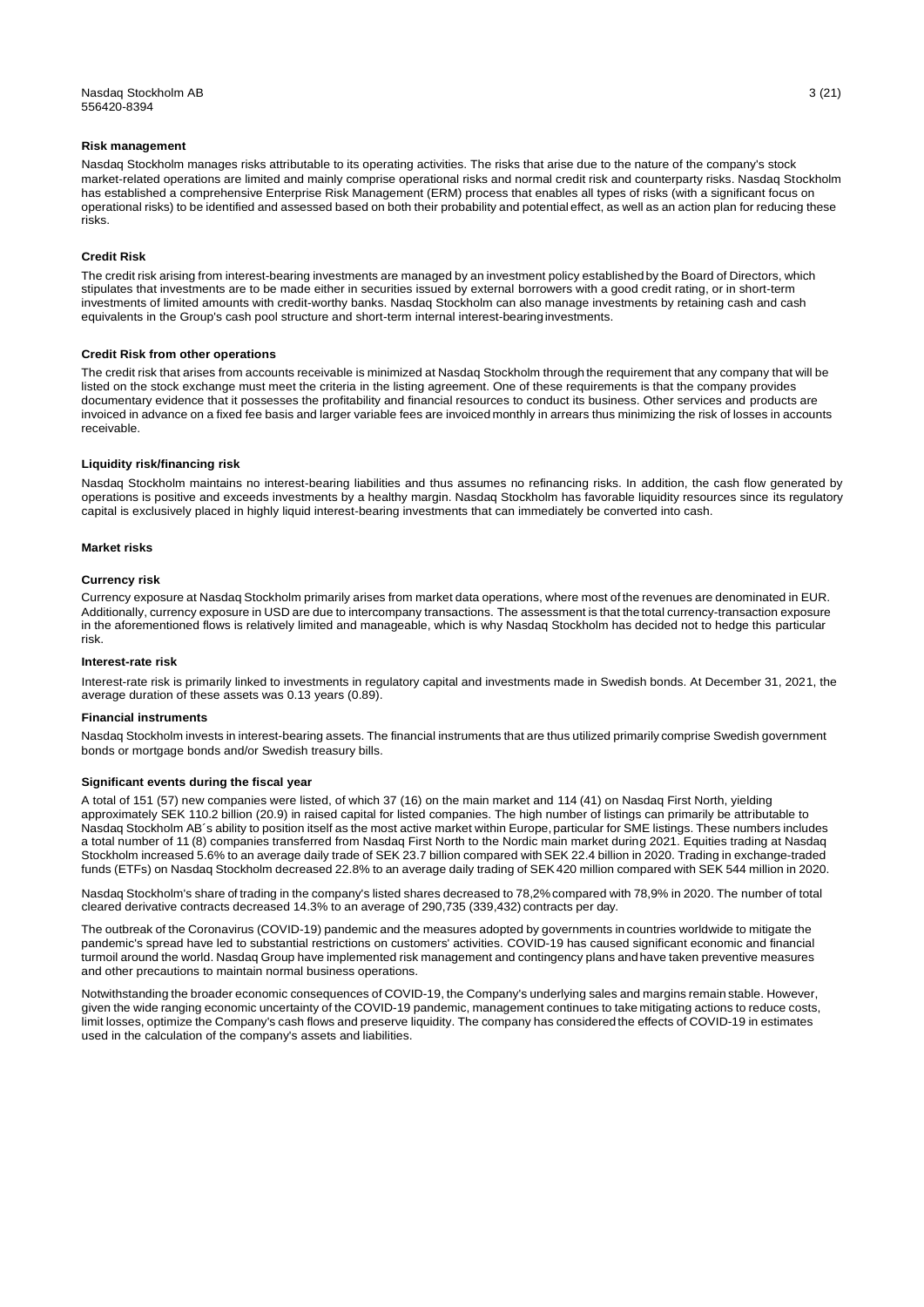#### **Earnings trend in 2021**

Equity turnover for the full year amounted to SEK 5 987 billion (5 645). A total of 150.6 million (139.3) equity transactions were conducted during the year. The average turnover in equities trading increased to SEK 23.7 billion (22.4) per day. The OMXS30 Index closed at 2,419.7 (1,874.7), up 29.1%. The total market capitalization at December 31 was SEK 12,395 billion (8,764).

The number of total cleared derivative contracts decreased by 14.0% to 73,556,011 (85,536,864) contracts.

Revenues increased by 4% to SEK 2 023 million (1 953), primarily as a result of the increase in transaction revenues. Expenses excluding depreciation/amortization increased by 8% to SEK 784 million (723). EBITDA increased by 1% to SEK 1 238 million (1 230), corresponding to an EBITDA margin of 61% (63%).

#### **The company's expected future development**

In 2022, work will continue with a "European Markets" strategy with a special focus on Sweden combined with supporting the other Nordic and the Baltic Exchanges. Nasdaq Stockholm will strive to be the driving force in developing the capital market ecosystem in Sweden together with all market stakeholders. Mission is to create the best possible environment for new listed companies to raise capital for growth and for efficient trading and clearing in equities, bonds, derivatives, exchange traded products, and other securities. The goal is also to continue to support the transformation into more sustainable and inclusive financial markets.

#### **Research and development**

Research and development constitute an integral part of our activities aimed at enhancing our service offerings, develop new products, new technologies, and to improve resilience and efficiency of operations. During 2022, resilience of systems, processes and resources will continue to be a high-focus area, combined with work within service and product areas like sustainable bonds, new products and to provide investors with reliable ESG data. In addition to these, further development work is done within technology areas like next generation derivatives platform, cloud computing and block chain technology (DLT - Distributed Ledger Technology).

#### **Ownership structure**

Nasdaq Stockholm is a wholly owned subsidiary of Nasdaq Nordic Ltd., corp. ID no. 1110552-9, which in turn is a wholly owned subsidiary of Nasdaq AB, corp. ID no. 556243-8001. The Group's Parent Company is Nasdaq Inc., corp. ID no. 521165937 with its registered office in Delaware, USA.

#### **Environmental impact**

In accordance with ARL Chapter 6, Section 11, the Company has chosen to prepare the statutory sustainability report as a separate report from the annual report, a separate sustainability report prepared by Nasdaq AB (556243-8001), with its registered office in Stockholm.

#### **Five-year summary\***

Amount in tSEK

|                                   | 2021      | 2020      | 2019      | 2018      | 2017      |
|-----------------------------------|-----------|-----------|-----------|-----------|-----------|
| Net sales                         | 2,022,943 | 952,919.  | 1.766.338 | 1,712,946 | 1,615,988 |
| Profit/loss after financial items | 1,232,313 | 1,223,399 | 1.053.903 | 1.048.741 | 965,202   |
| Operating margin (%)              | 61%       | 63%       | 60%       | 61%       | 60%       |
| Return on equity (%)              | 135%      | 146%      | 103%      | 91%       | 79%       |
| Balance sheet total               | 2,268,687 | 1,985,119 | 1.772.896 | 1,684,482 | 1,781,050 |
| Equity ratio $(%)$ *              | 43%       | 42%       | 58%       | 69%       | 68%       |
| Number of employees               | 170       | 167       | 164       | 158       | 149       |

\* Key performance indicator definitions are described in Note 23.

\* The comparative figures for 2016 have not been recalculated in accordance with the accounting principle in Chapter 10 BFNAR (K3) 2012: 1 for listing fees.

#### **Proposal for profit distribution**

The Board proposes that available funds, SEK

| Profit/loss brought forward  | 228,691,715 |
|------------------------------|-------------|
| Net profit/loss for the year | 615,486,648 |
|                              | 844,178,363 |

be appropriated as follows:

|                                                      | 844,178,363 |
|------------------------------------------------------|-------------|
| to be carried forward                                | 244,178,363 |
| to shareholders is distributed (SEK 15.15 per share) | 600.000.000 |
|                                                      |             |
|                                                      |             |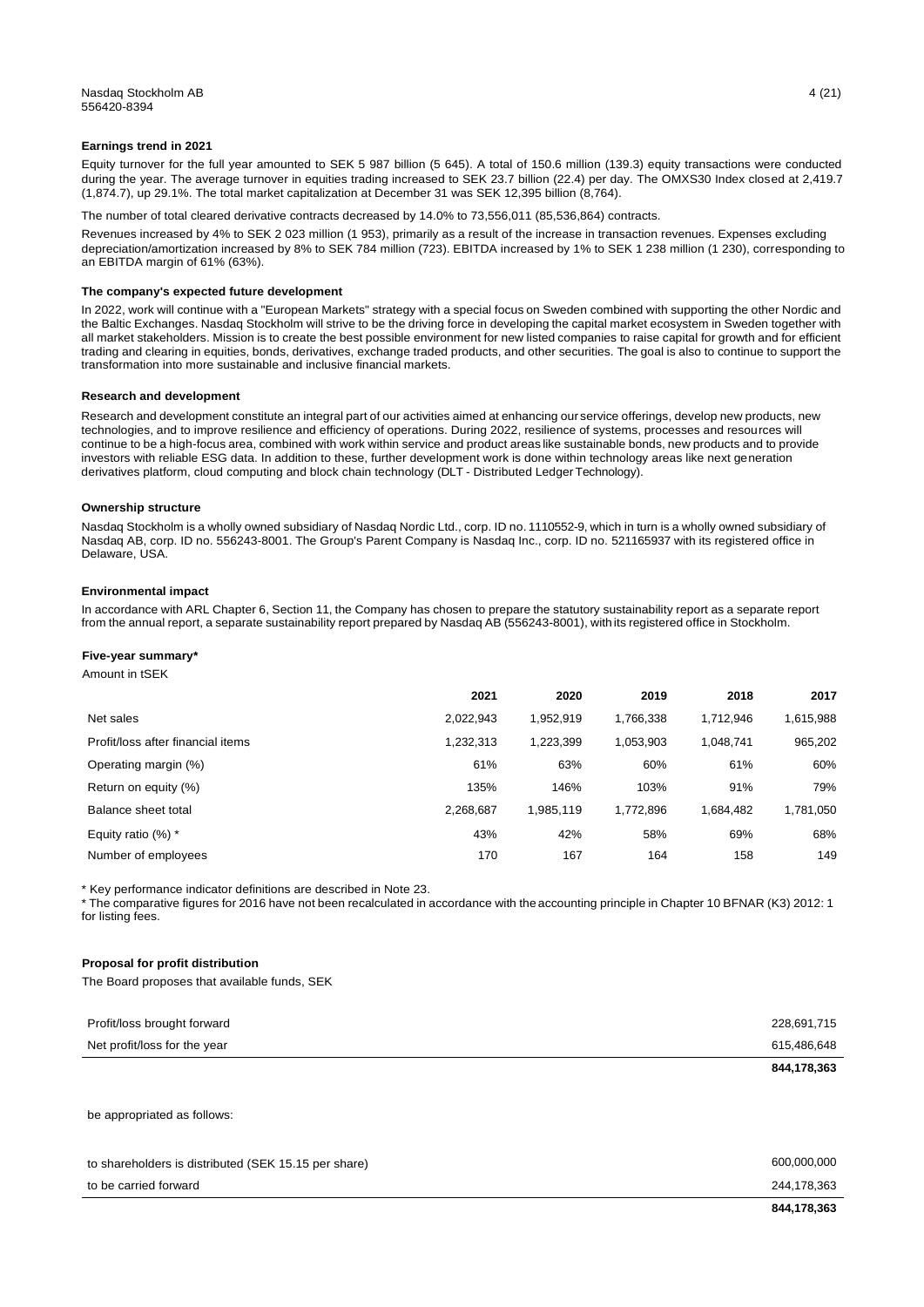### <span id="page-5-0"></span>**Income statement**

|                                                                                                | <b>Note</b>    | 2021-01-01-<br>2021-12-31 | 2020-01-01 -<br>2020-12-31 |
|------------------------------------------------------------------------------------------------|----------------|---------------------------|----------------------------|
| <b>Operating income</b>                                                                        |                |                           |                            |
| Net sales                                                                                      | 2              | 2,022,943                 | 1,952,919                  |
|                                                                                                |                | 2,022,943                 | 1,952,919                  |
| <b>Operating expenses</b>                                                                      |                |                           |                            |
| Other external expenses                                                                        | 3              | (405, 724)                | (447, 979)                 |
| Personnel costs                                                                                | 4              | (292, 583)                | (249, 978)                 |
| Depreciation and write-downs (and reversal thereof)<br>of tangible and intangible fixed assets |                | (5, 177)                  | (5,029)                    |
| Other operating expenses                                                                       |                | (86, 105)                 | (27, 515)                  |
|                                                                                                |                | (789, 589)                | (730, 501)                 |
| <b>Operating profit</b>                                                                        |                | 1,233,354                 | 1,222,418                  |
| <b>Profit from financial items</b>                                                             |                |                           |                            |
| Interest income and similar profit/loss items                                                  | 6              | 37                        | 1,076                      |
| Interest expenses and similar profit/loss items                                                | $\overline{7}$ | (1,078)                   | (95)                       |
|                                                                                                |                | (1,041)                   | 981                        |
| Profit/loss after financial items                                                              |                | 1,232,313                 | 1,223,399                  |
| Appropriations                                                                                 | 8              | (480,000)                 | (625,000)                  |
| Profit/loss before tax                                                                         |                | 752,313                   | 598,399                    |
| Tax for the year                                                                               | 9              | (136, 826)                | (120, 530)                 |
| Net profit/loss for the year                                                                   |                | 615,487                   | 477,869                    |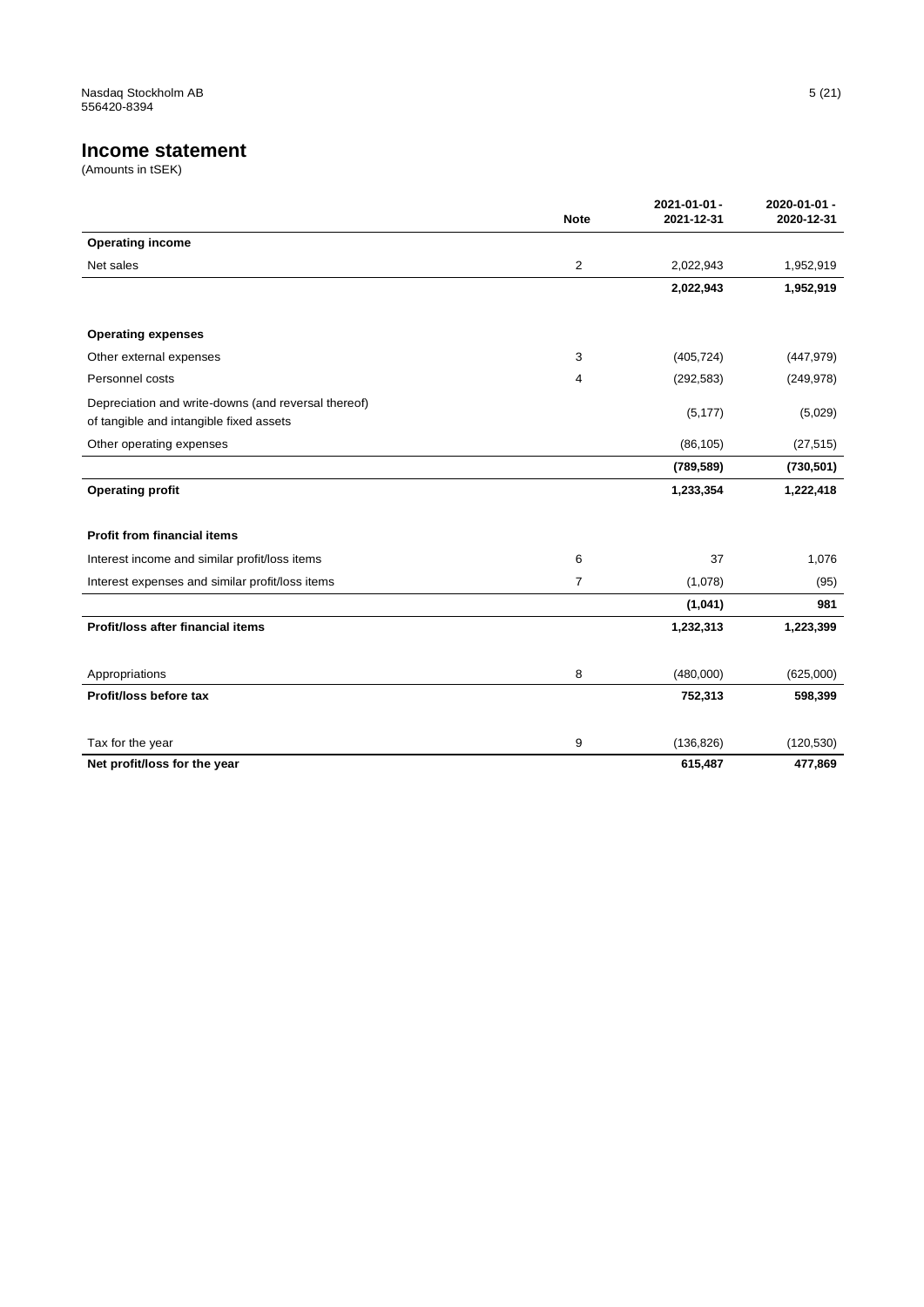### <span id="page-6-0"></span>**Balance sheet**

|                                         | <b>Note</b> | 2021-12-31 | 2020-12-31 |
|-----------------------------------------|-------------|------------|------------|
| <b>Assets</b>                           |             |            |            |
|                                         |             |            |            |
| <b>Non-current assets</b>               |             |            |            |
|                                         |             |            |            |
| Intangible assets                       |             |            |            |
| Capitalized expenditure on research and | 10          | 110,717    | 35,020     |
| development work and similar work       |             |            |            |
| Goodwill                                | 11          | 13,830     | 18,859     |
|                                         |             | 124,547    | 53,879     |
|                                         |             |            |            |
| <b>Tangible assets</b>                  |             |            |            |
| Equipment, tools and installations      | 12          | 468        | 433        |
|                                         |             | 468        | 433        |
|                                         |             |            |            |
| <b>Financial assets</b>                 |             |            |            |
| Shares in group companies               | 13,14       | 50         | 50         |
|                                         |             | 50         | 50         |
|                                         |             |            |            |
| <b>Total non-current assets</b>         |             | 125,065    | 54,362     |
|                                         |             |            |            |
| <b>Current assets</b>                   |             |            |            |
|                                         |             |            |            |
| <b>Current receivables</b>              |             |            |            |
| Accounts receivables                    |             | 72,834     | 121,226    |
| Receivables from group companies        |             | 1,521,951  | 1,521,261  |
| Current tax receivable                  |             | 182,261    | 17,236     |
| Other receivables                       |             | 41,641     | 14,628     |
| Prepayments and accrued income          | 15          | 139,948    | 73,449     |
|                                         |             | 1,958,635  | 1,747,800  |
|                                         |             |            |            |
| <b>Short-term investments</b>           |             |            |            |
| Short-term investments                  |             | 184,987    | 182,957    |
| <b>Total current assets</b>             |             | 2,143,622  | 1,930,757  |
|                                         |             |            |            |
| <b>Total assets</b>                     |             | 2,268,687  | 1,985,119  |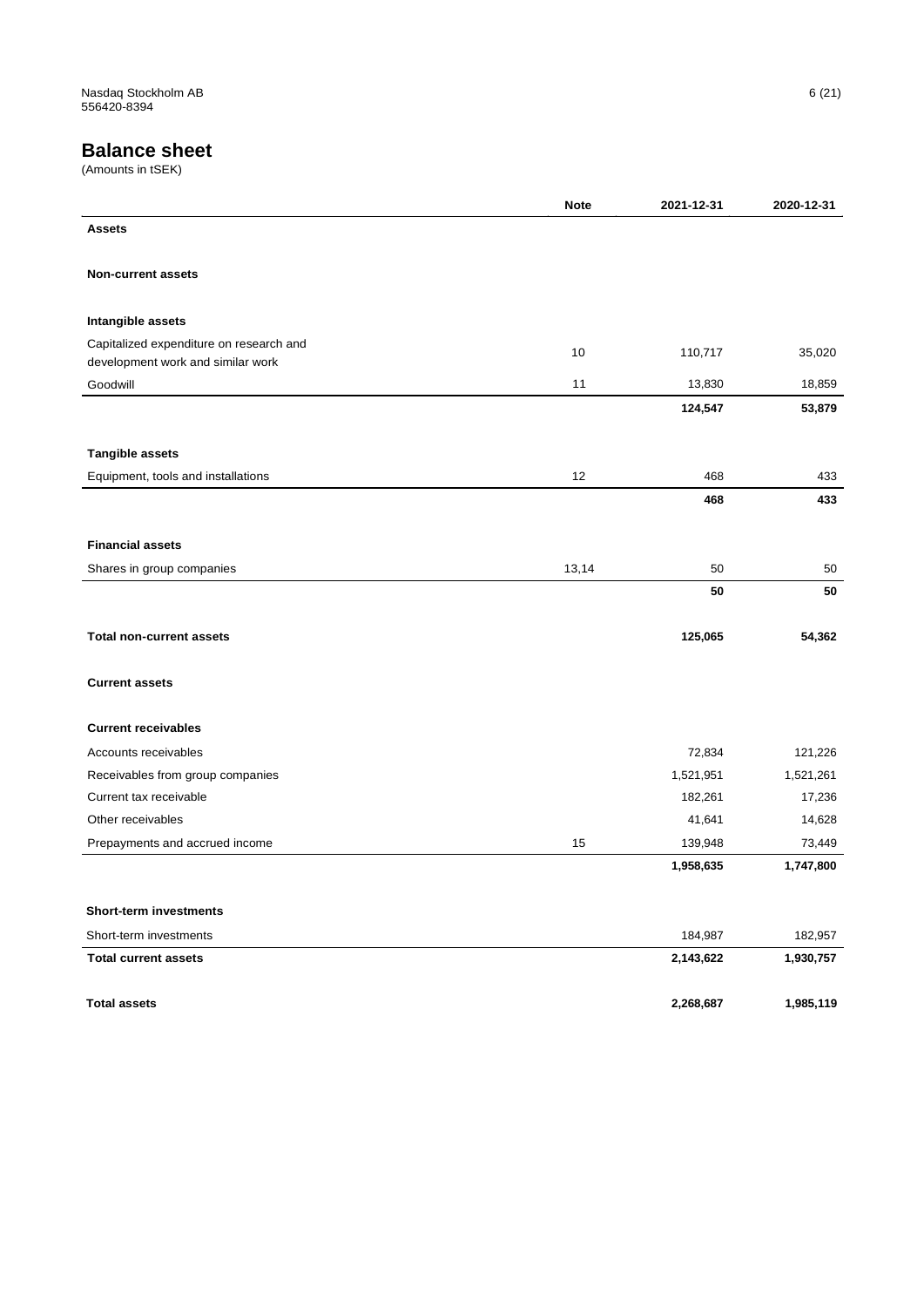### **Balance sheet**

|                                     | <b>Note</b> | 2021-12-31 | 2020-12-31 |
|-------------------------------------|-------------|------------|------------|
| <b>Equity and liabilities</b>       |             |            |            |
|                                     |             |            |            |
| <b>Equity</b>                       | 16          |            |            |
| <b>Restricted equity</b>            |             |            |            |
| Share capital                       |             | 39,601     | 39,601     |
| Fund for development expenditure    |             | 97,816     | 33,200     |
|                                     |             | 137,417    | 72,801     |
|                                     |             |            |            |
| Non-restricted equity               |             |            |            |
| Retained earnings                   |             | 228,691    | 289,438    |
| Profit/loss for the year            |             | 615,487    | 477,869    |
|                                     |             | 844,178    | 767,307    |
| <b>Total equity</b>                 |             | 981,595    | 840,108    |
|                                     |             |            |            |
| <b>Current liabilities</b>          |             |            |            |
| Accounts payables                   |             | 7,583      | 6,829      |
| Liabilities to group companies      |             | 619,567    | 771,610    |
| <b>Current tax liabilities</b>      |             | 152,134    |            |
| Other liabilities                   |             | 7,825      | 11,331     |
| Accrued expenses and prepaid income | 17          | 499,983    | 355,241    |
|                                     |             | 1,287,092  | 1,145,011  |
|                                     |             |            |            |
| <b>Total equity and liabilities</b> |             | 2,268,687  | 1,985,119  |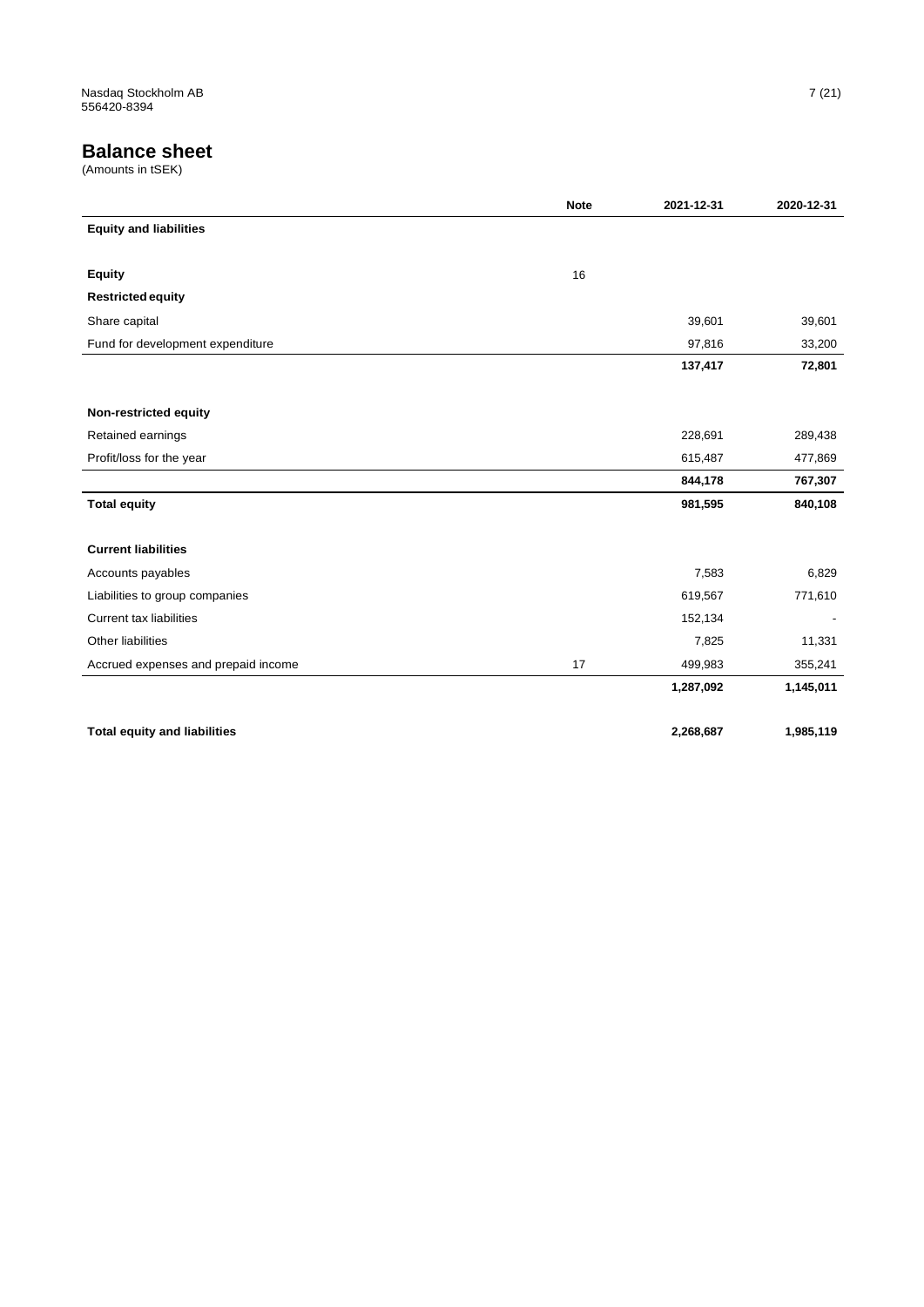### <span id="page-8-0"></span>**Statement of equity**

|                                              |                | Restricted equity                             | Non-restricted equity       |           |
|----------------------------------------------|----------------|-----------------------------------------------|-----------------------------|-----------|
|                                              | Share capital  | <b>Fund for</b><br>development<br>expenditure | <b>Retained</b><br>earnings | Total     |
| Opening balance 2020-01-01                   | 39,601         |                                               | 987,638                     | 1,027,239 |
| Transfer of Fund for development expenditure | -              | 33,200                                        | (33,200)                    |           |
| Transactions with owners:                    |                |                                               |                             |           |
| Dividend paid                                | ٠              |                                               | (665,000)                   | (665,000) |
| Profit/loss for the year                     | ٠              |                                               | 477,869                     | 477,869   |
| Closing balance 2020-12-31                   | 39,601         | 33,200                                        | 767,307                     | 840,108   |
| Opening balance 2021-01-01                   | 39,601         | 33,200                                        | 767,307                     | 840,108   |
| Transfer of Fund for development expenditure |                | 64,616                                        | (64, 616)                   |           |
| Transactions with owners:                    |                |                                               |                             |           |
| Dividend paid                                | -              |                                               | (474,000)                   | (474,000) |
| Profit/loss for the year                     | $\blacksquare$ |                                               | 615,487                     | 615,487   |
| Closing balance 2021-12-31                   | 39,601         | 97,816                                        | 844,178                     | 981,595   |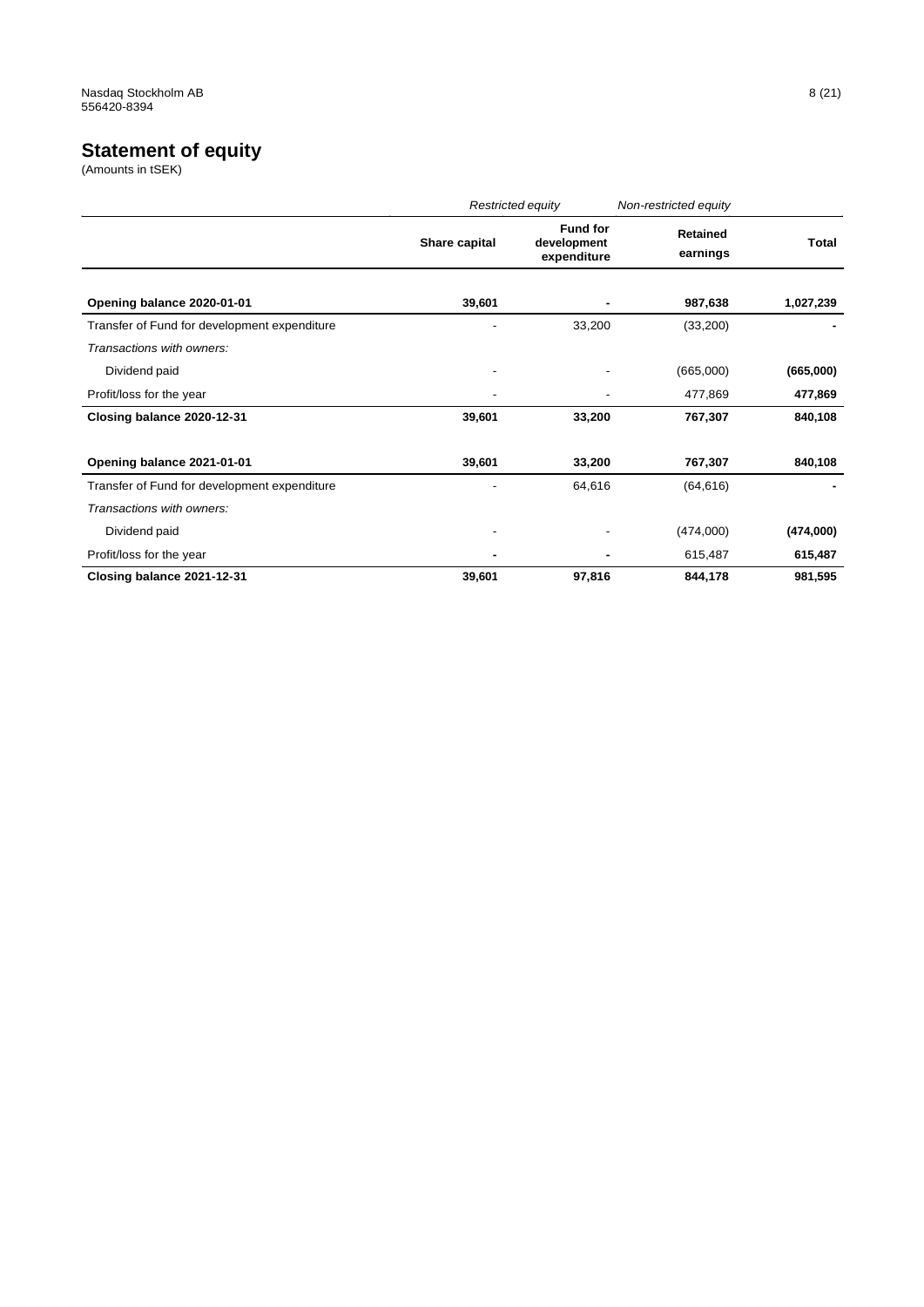### **Cash flow statement**

(Amounts in tSEK)

|                                                                       | <b>Note</b> | 2021-12-31 | 2020-12-31    |
|-----------------------------------------------------------------------|-------------|------------|---------------|
| <b>Operating activities</b>                                           |             |            |               |
| Profit/loss before financial items                                    |             | 1,232,313  | 1,223,399     |
| Adjustments for non-cash items, etc.                                  |             |            |               |
| Depreciation and impairment                                           | 10,12       | 6,854      | 5,029         |
|                                                                       |             | 1,239,167  | 1,228,428     |
|                                                                       |             |            |               |
| Income tax paid                                                       |             | (136, 825) | (120, 530)    |
| Cash flow from operating activities before changes in working capital |             | 1,102,342  | 1,107,898     |
|                                                                       |             |            |               |
| Changes in working capital                                            |             |            |               |
| Changes in operating receivables                                      |             | (210, 835) | (176, 391)    |
| Changes in operating liabilities                                      |             | 142,081    | 399,354       |
| Cash flow from operating activities                                   |             | 1,033,588  | 1,330,861     |
|                                                                       |             |            |               |
| <b>Investing activities</b>                                           |             |            |               |
| Acquisition of tangible fixed assets                                  | 12          | (160)      | (4,892)       |
| Acquisition of intangible fixed assets                                | 10          | (77, 398)  | (25, 873)     |
| Cash flow from investing activities                                   |             | (77, 558)  | (30, 765)     |
|                                                                       |             |            |               |
| <b>Financing activities</b>                                           |             |            |               |
| Dividend paid                                                         |             | (474,000)  | (665,000)     |
| Group contributions made                                              | 8           | (480,000)  | (625,000)     |
| Cash flow from financing activities                                   |             | (954,000)  | (1, 290, 000) |
|                                                                       |             |            |               |
| Cash flow for the year                                                |             | 2,030      | 10,096        |
| Cash and cash equivalents at beginning of year                        |             | 182,957    | 172,861       |
| Cash and cash equivalents at year-end                                 |             | 184,987    | 182,957       |

\* Cash and cash equivalents include Short-term investments and Cash and Bank.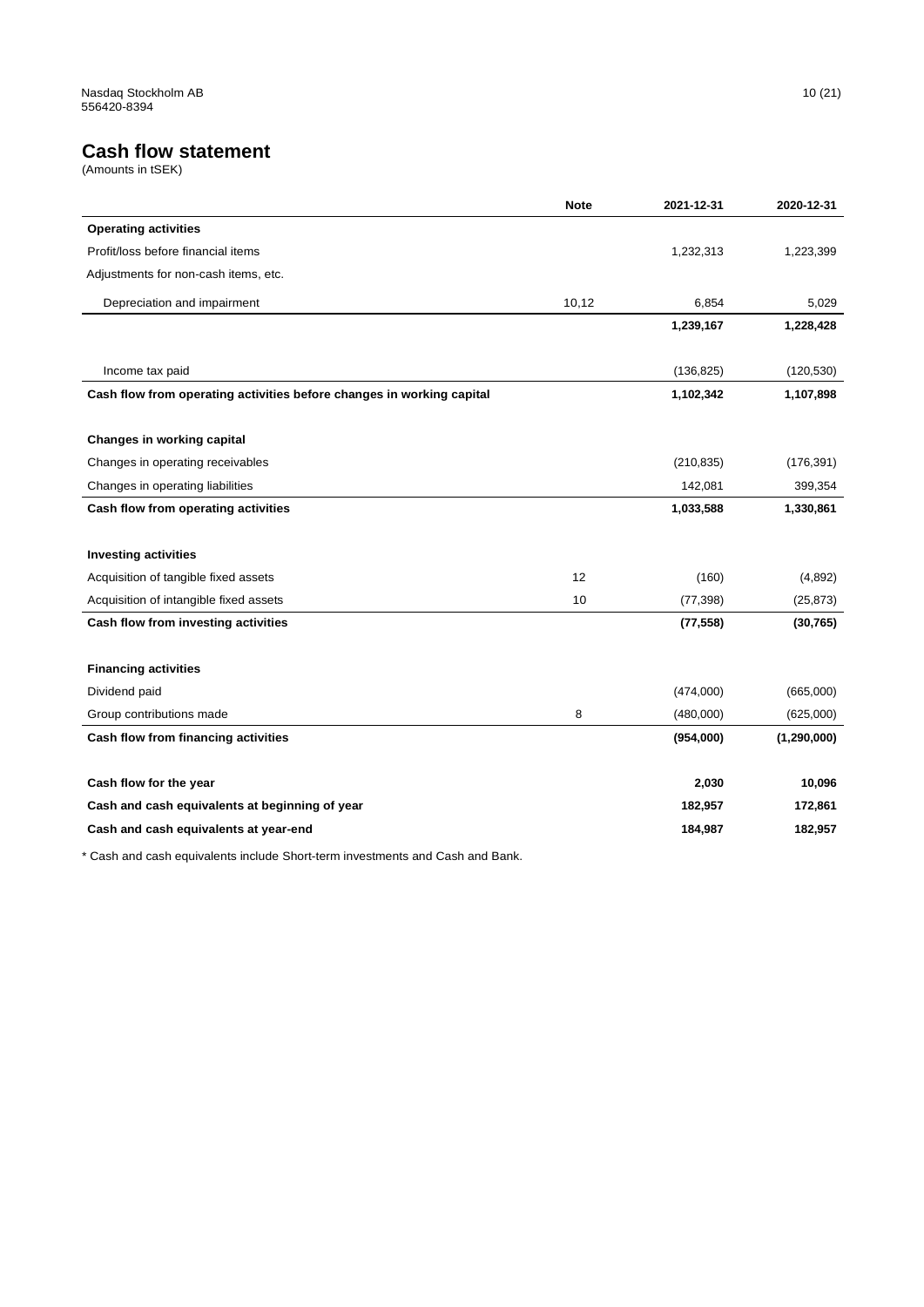### <span id="page-10-0"></span>**Notes**

Amounts in tSEK unless otherwise stated

## **Note 1 Accounting principles**

#### **General accounting principles**

The annual report has been prepared in accordance with the Annual Accounts Act (1955: 1554) and BFNAR 2012: 1 Annual Report and Consolidated Accounts (K3). The accounting principles are unchanged from the previous year.

#### **Group affiliation**

The closest parent company that prepares consolidated financial statements in which the company is a member is The Nasdaq Group, Inc., Delaware USA (corp. No. 52-1165937). [www.nasdaq.com.](http://www.nasdaq.com/)

#### **Revenue recognition**

Revenue is reported at fair value of what the company has received or willreceive. This means that the company reports the income at nominal value (invoice amount) if the company receives compensation in cash directly upon delivery.Deductions are made for discounts provided.

#### **Financial instruments**

Financial instruments are reported in accordance with BFNAR 2012: 1 (K3), Chapter 12. See further description of the accounts for each category of financial instruments. See also Note 18.

#### **Financial assets/liabilities held for trading**

Financial assets/liabilities held for trading include securities and are reported at fair value. Forlisted financial instruments, the market value is calculated on the basis of current market quotations on the balance sheet date. All changes in value are recognized in the income statement.

#### **Loan receivables and accounts receivable**

This refers to accounts receivable, receivables from Group companies, other receivables and accrued income and is valued at acquisition value. All changes in value are recognized in the income statement.

#### **Other financial liabilities**

This refers to accounts receivable, receivables from Group companies, other receivables and accrued income and is valued at acquisition value. All changes in value are recognized in the income statement.

Participations in subsidiaries are exempt from BFNAR 2012: 1 (K3), Chapter 12, and are reported at acquisition value, see also Notes 12, 13.

#### **Remuneration to employees**

Remuneration to employees refers to all types of remuneration that the company provides to the employees. The company's remuneration includes, among other things, salaries, paid vacation, paid absence, bonuses and post-employment benefits (pensions). Reporting takes place in line with earnings. Remuneration to employees after termination of employment refers to defined contribution pension plans. Plans are defined as defined contribution plans where fixed fees are paid and there are no obligations, either legal or informal, to pay anything in addition to these fees. The company has no other long-term remuneration to employees. Expenses for defined contribution plans are reported as an expense during the period in which the employees perform the services that form the basis for the obligation.

#### **Share-based payments**

All employees participate in Nasdaq Inc's long-term incentive program. The program includes, based on the personnel category, the allotment of shares and options in Nasdaq Inc. to which performance requirements and requirements for continued employment are linked to a certain extent. Utilization will take place within 3-5 years. The company is charged current costs for the option program from the parent company. The cost charged by the parent company is based on the value of the shares which the options have at the time of issue and are spread over the expected vesting period. The company follows the accounting principle in Chapter 26 BFNR 2012: 1 regarding the long-term share-based incentive programs for all permanent employees. The principle means that social costs are calculated and accrued on the number of earned shares during the entire length of the program, i.e. over the entire earning period, based on the market value.

#### **Remuneration policy**

A report on remuneration policy in accordance with Finansinspektionen's general advice on remuneration policy,FFFS 2020: 15, is published on the company's website, [www.nasdaqomxnordic.com/omoss/legalstructure](http://www.nasdaqomxnordic.com/omoss/legalstructure)

#### **Translation of items in foreign currency**

Receivables and liabilities in foreign currency have been valued at the exchange rate on the balance sheet date. Exchange rate gains and losses on operating receivables and operating liabilities are reported in operating profit, while exchange rate gains and losses on financial receivables and liabilities are reported as financial items.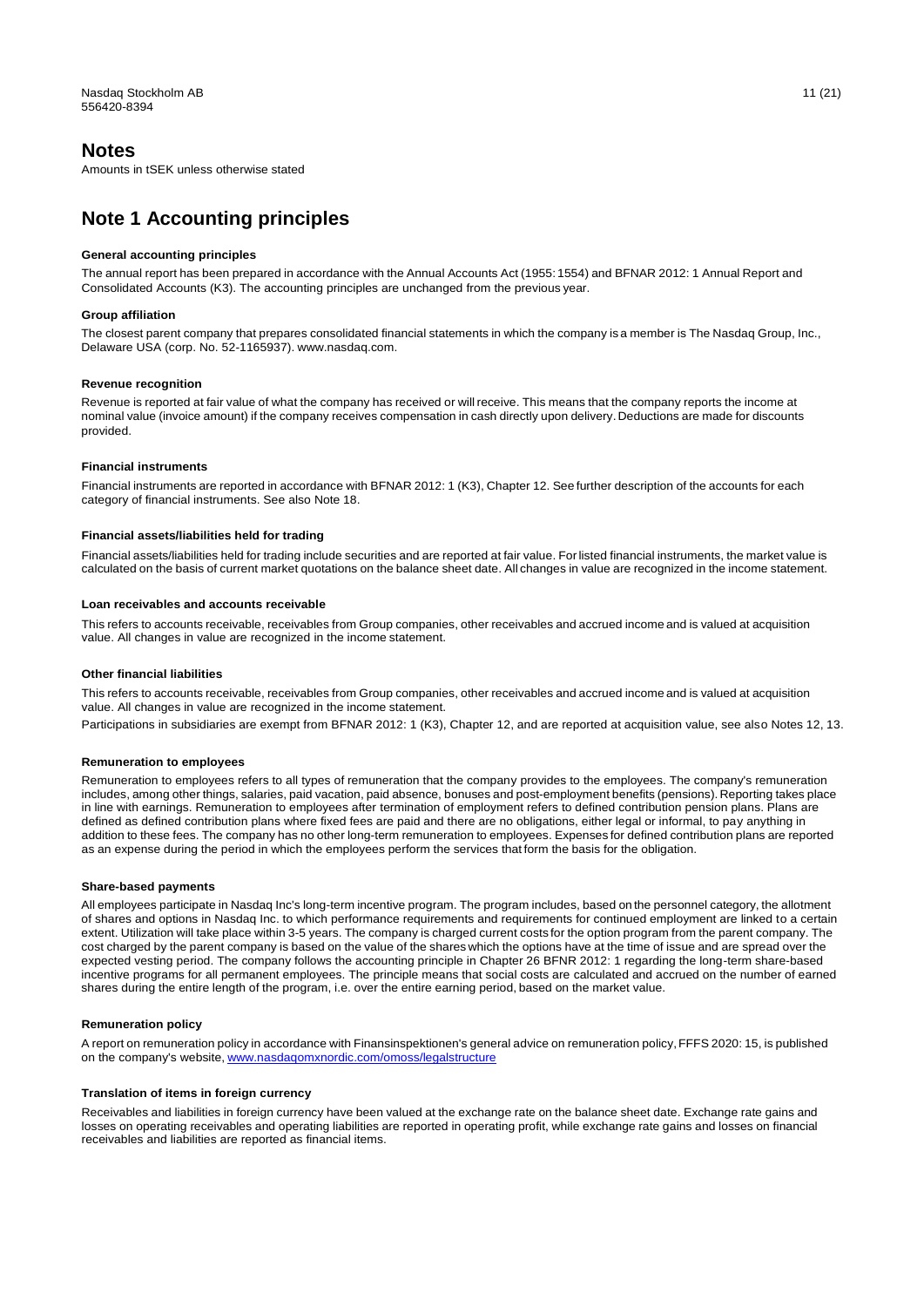#### **Group contribution**

Received and paid group contributions are reported as appropriations.

#### **Tax**

Under the heading Taxes in the income statement, current and deferred income tax is reported. The state income tax in Sweden is calculated on nominal book profit with additions for non-deductible items and with deductions for non-taxable income and other deductions. Deferred tax assets are reported for all deductible temporary differences and unutilized loss carryforwards, to the extent that it is probable that future taxable profits will be available against which the temporary differences or unutilized loss carryforwards can be utilized. The carrying amounts of deferred tax assets are tested at each balance sheet date and are reduced to the extent that it is no longer probable that sufficient taxable profit will be available to utilize all or part of the deferred tax assets. Deferred tax assets and liabilities are calculated using the tax rates that are expected to apply for the period in which the receivables are settled or the liabilities are settled, based on the tax rates (and the tax legislation) that exist or in practice exist on the balance sheet date.

#### **Fixed assets**

Tangible and intangible fixed assets are reported at acquisition value less accumulated depreciation and any write-downs. Tangible fixed assets have been divided into significant components when the components have significantly different useful lives. The depreciable amount consists of the acquisition value less an estimated residual value if this is significant.Depreciation takes place on a straight-line basis over the expected useful life.

The following depreciation periods are applied:

*Intangibleassets* Capitalized expenditure on research and development work and similar work 5 years. Goodwill 5 years.

*Tangible assets* Equipment, tools and installations 3-5 years.

The company applies the so-called "capitalization model" for internally generated intangible assets. The method means that all expenses that meet the criteria in BFNAR 2012: 1 are capitalized as intangible fixed assets and depreciated during the asset's estimated useful life.

#### **Cash flow analysis**

The company applies an indirect method when preparing a cash flow analysis. Cash and cash equivalents are defined as short-term investments with a maturity of less than three months.

#### **Receivables, liabilities and provisions**

Unless otherwise stated above, current receivables are valued at the lower of their acquisition value and the amount by which they are expected to be settled. Long-term receivables and long-term liabilities are valued after the first valuation at accrued acquisition value. Other liabilities and provisions are valued at the amounts by which they are expected to be settled. Other assets are reported at acquisition value unless otherwise stated above.

### **Note 2 Distribution of net sales**

Net sales are divided into business lines as follows\* :

|                                | 2021      | 2020      |
|--------------------------------|-----------|-----------|
| Transaction revenue            | 900,963   | 862,099   |
| Market data                    | 400,255   | 416,897   |
| Issuers fees                   | 526,477   | 449,510   |
| Technology and system revenues | 138,880   | 148,855   |
| Other operating income         | 56,368    | 75,558    |
|                                | 2,022,943 | 1,952,919 |

\* 2020 disclosure has been updated with minor reclassifications of amounts between business lines for enhanced comparability.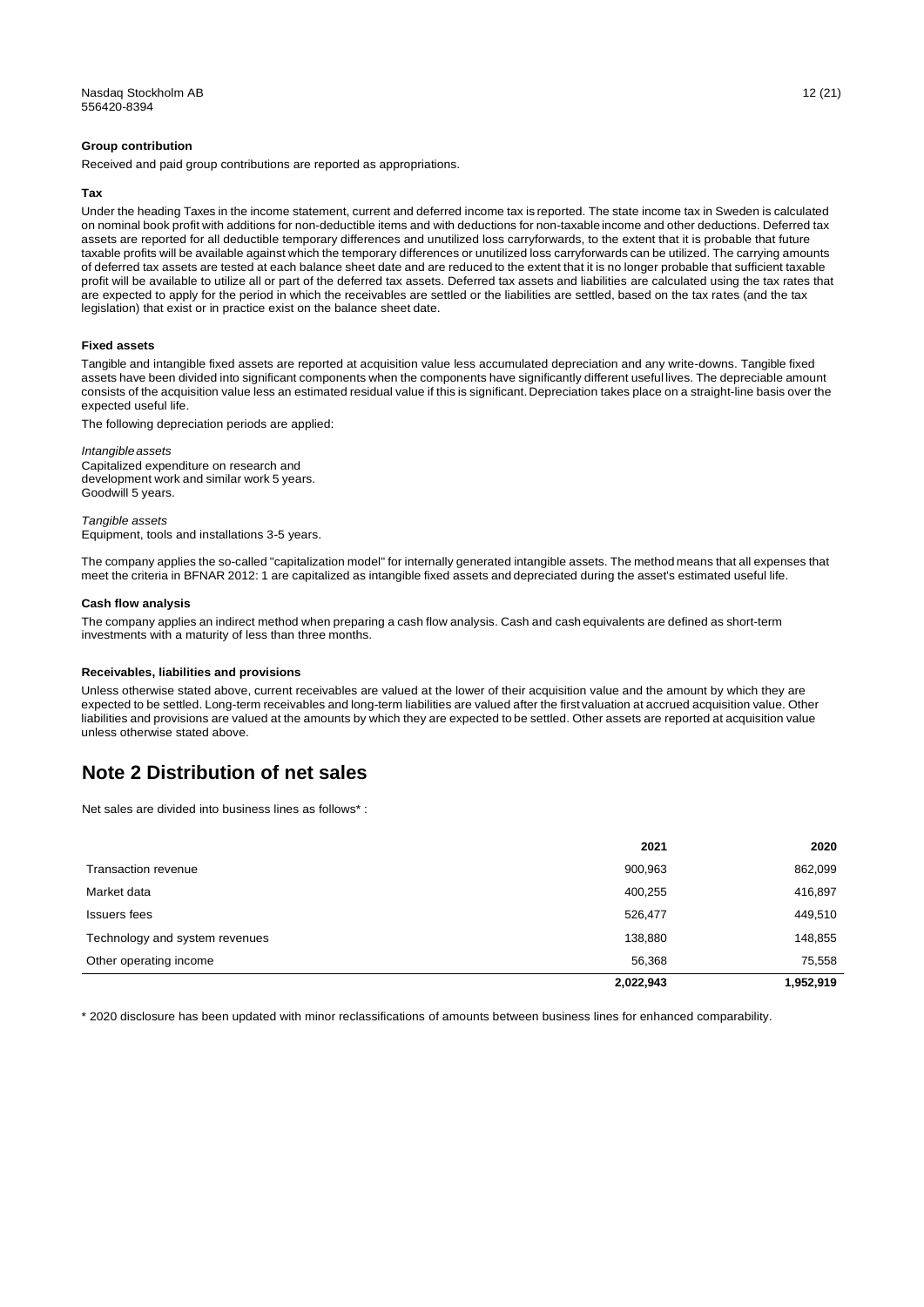# **Note 3 Audit remuneration**

|                                                   | 2021      | 2020      |
|---------------------------------------------------|-----------|-----------|
| Ernst & Young AB                                  |           |           |
| Audit assignment                                  | 643       | 750       |
|                                                   | 643       | 750       |
|                                                   |           |           |
| <b>Note 4 Employees and personnel costs</b>       |           |           |
|                                                   | 2021      | 2020      |
| Average number of employees                       |           |           |
| Men                                               | 108       | 108       |
| Women                                             | 62        | 59        |
|                                                   | 170       | 167       |
| Board of Directors and CEO                        | 6,311     | 5,363     |
| (of which bonus and share-based compensation)     | (3,985)   | (3,383)   |
| Other employees                                   | 179,237   | 158,515   |
| (of which share-based payment)                    | (17, 025) | (18, 368) |
|                                                   | 185,548   | 163,878   |
| Pension and other social costs                    |           |           |
| Pension costs for the Board and the CEO           | 1,983     | 1,685     |
| Pension costs for other employees                 | 21,834    | 20,481    |
| Other social security costs by law and agreement  | 83,218    | 63,934    |
|                                                   | 107,035   | 86,100    |
| Gender distribution among senior executives       |           |           |
| Proportion of women on the board                  | 33%       | 29%       |
| Proportion of men on the board                    | 67%       | 71%       |
| Proportion of women among other senior executives | 0%        | 0%        |
| Proportion of men among other senior executives   | 100%      | 100%      |

The above information relates to the situation as at the balance sheet date.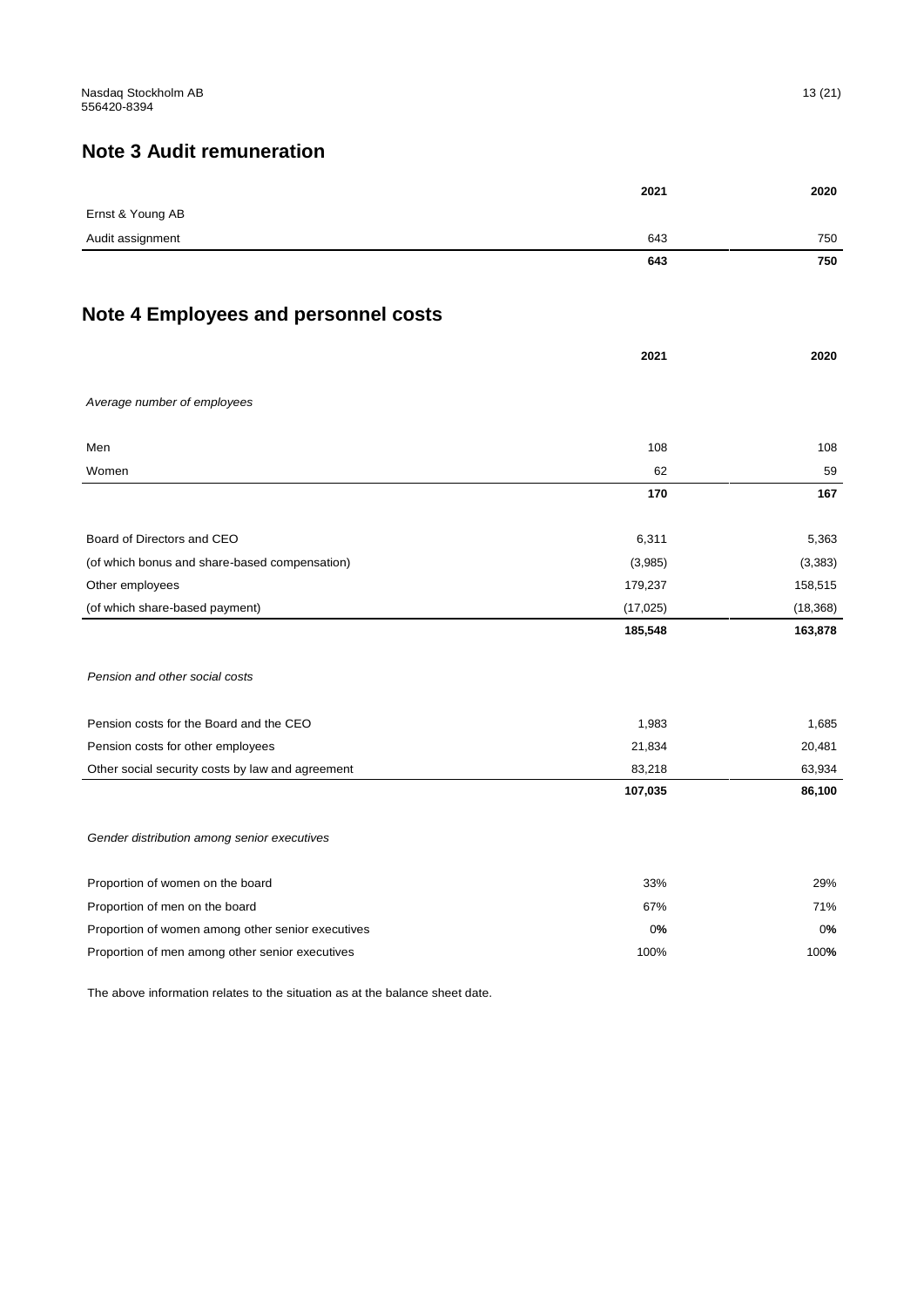#### **Remuneration structure 2021**

Nasdaq employee compensation consists of fixed and variable remuneration as well as pensions and other benefits. The variable remuneration is divided into a short-term and a long-term incentive program. The short-term incentive program covers all employees and is cash-based compensation linked to various goals in the business.

#### **Share-based compensation**

In December 2008, the Nasdaq Board of Directors decided to implement a long-term incentive program for all employees to run until further notice. This programs consist of share-related instruments linked to the Nasdaq share which is listed on the Nasdaq Stock Market in the USA. The long-term incentive program is a performance-based program. The measure of performance is Nasdaq's operating profit for each year. The principles for share-based payment and its components are described in more detail below.

The size of an employee's share-based payment depends on the company's results, the business area's results, the team's goals and results and the position of the employee in the company and with the following options:

- "Performance Share Units (PSUs) with 1-Year performance", transferred to the employee with 1/3 per year. The number of shares transferred is linked to Nasdaq's earnings (Corporate Operating Income), with a payout range of 0-150%, i.e. the number of shares transferred may be lower or higher.

- "Performance Share Units (PSUs) with 3-Year performance", transferred to 100% after 3 years.The number of shares transferred is linked to "Total Shareholder Return" (TSR) and to the S&P 500 result. The number of shares transferred may be lower or higher.

- "Restricted Stock Units (RSUs) that vest over time" (not performance based), transferred as per the approved global policy. The number of shares allotted is always the same as that transferred.

Depending on the position they hold, employees can be assigned a number of RSUs, a combination of RSUs and PSUs, or a combination of 1-year PSUs and 3-year PSUs.

#### **Social costs on share-based payments**

In line with Chapter 26, share-based payments, in BFNR 2012: 1 Annual Report and Consolidated Accounts (Q3), the social costs of share-based payments are calculated and accrued on the number of shares received continuously throughout the program, ie over the entire vesting period.

#### **Pensions**

Nasdaq-Sweden offers its employees a market occupational pension that is a premium-based Nasdaq pension plan.Pensionsålder är 65 år.

#### **Other benefits**

In addition to the above-mentioned occupational pension premium, Nasdaq Sweden takes out health insurance as well as occupational group life insurance (TGL), health insurance and occupational injury insurance (TFA). Employees also have the opportunity to supplement their protection via Nasdaq's voluntary group insurance.

### **Note 5 Purchasing and sales between group companies**

|                                                                                   | 2021 | 2020 |
|-----------------------------------------------------------------------------------|------|------|
| Share of the year's total purchases made from other companies within the<br>Group | 37%  | 43%  |
| Share of the year's total sales made to other companies within the Group          | 7%   | 8%   |

The costs mainly consist of operating and development costs from Nasdaq Exchange and Clearing Services AB.

### **Note 6 Interest income and similar profit/loss items**

|                                      | 2021 | 2020  |
|--------------------------------------|------|-------|
| Interest income from group companies | -    | 564   |
| Other interest income                | -    | 453   |
| Exchange-rate differences            | 37   | 59    |
|                                      | 37   | 1,076 |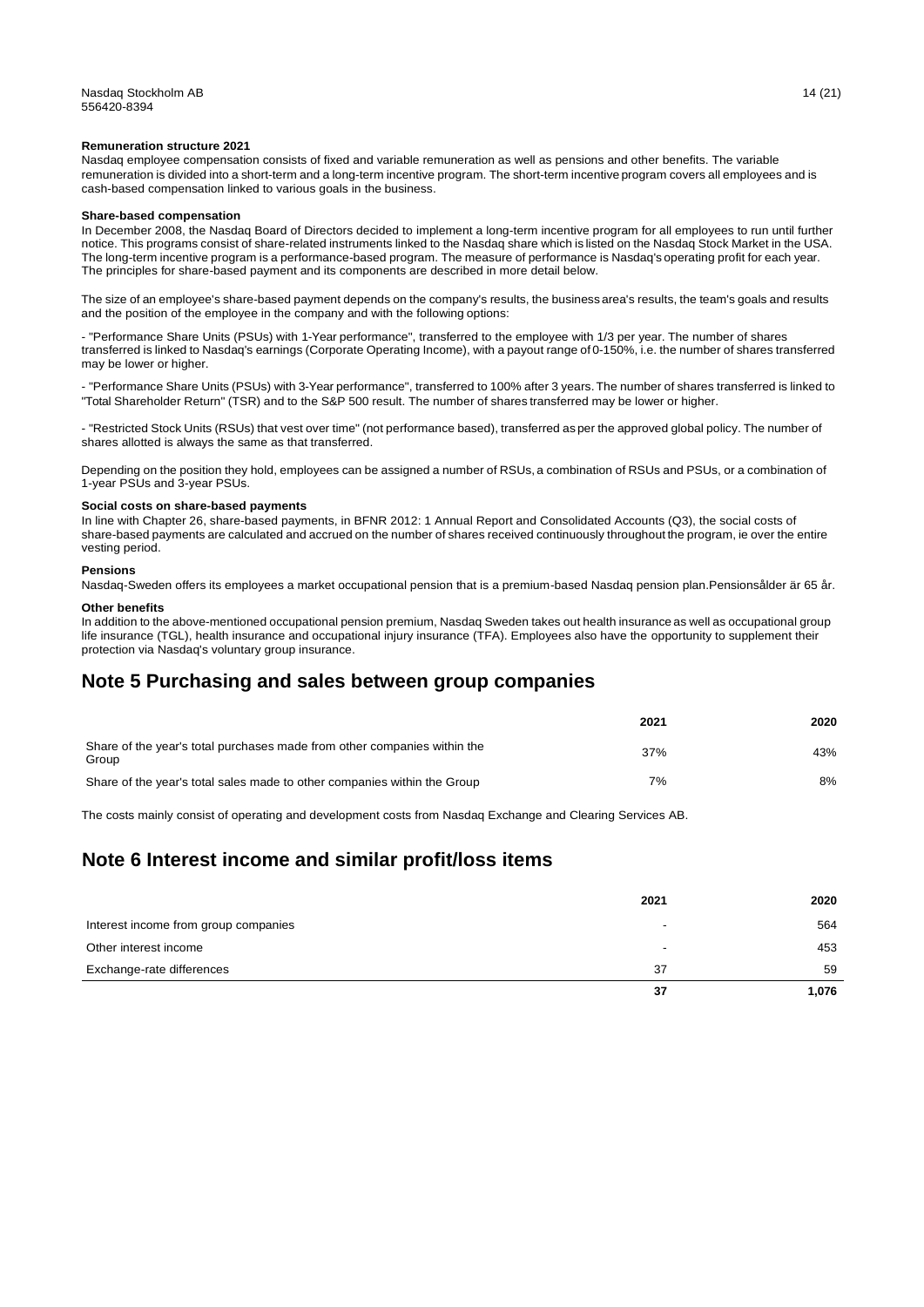# **Note 7 Interest expenses and simliar profit/loss items**

|                                      | 2021  | 2020 |
|--------------------------------------|-------|------|
| Interest expenses to group companies | 652   | 15   |
| Other interest expenses              | 333   | 80   |
| Exchange-rate differences            | 93    | -    |
|                                      | 1,078 | 95   |

# **Note 8 Appropriations**

|                          | 480,000 | 625,000 |
|--------------------------|---------|---------|
| Group contribution, paid | 480.000 | 625,000 |
|                          | 2021    | 2020    |

# **Note 9 Tax on profit for the year**

|                                                                  | 2021     | 2020     |
|------------------------------------------------------------------|----------|----------|
| Current tax recognized in the income statement                   | 152,134  | 121,741  |
| Adjustment for previous years                                    | (15,308) | (1, 331) |
| Change in deferred tax regarding temporary differences           |          | 120      |
| <b>Total recognized tax</b>                                      | 136,826  | 120,530  |
| Average effective tax rate                                       | 18.19%   | 20.14%   |
| Reconciliation effective tax rate                                |          |          |
| Recognized profit before tax                                     | 752,313  | 598,399  |
| Tax on recognized profit as per current tax rate 20.6 % (21.4 %) | 154,976  | 128,057  |
| Tax effect of:                                                   |          |          |
| Other non-deductible expenses                                    | 804      | 321      |
| Tax attributable to previous years                               | (15,309) | (1, 331) |
| Non-taxable income                                               |          | (6, 517) |
| Other                                                            | (3,645)  |          |
| <b>Recognized tax</b>                                            | 136,826  | 120,530  |
| Average effective tax rate                                       | 18.19%   | 20.14%   |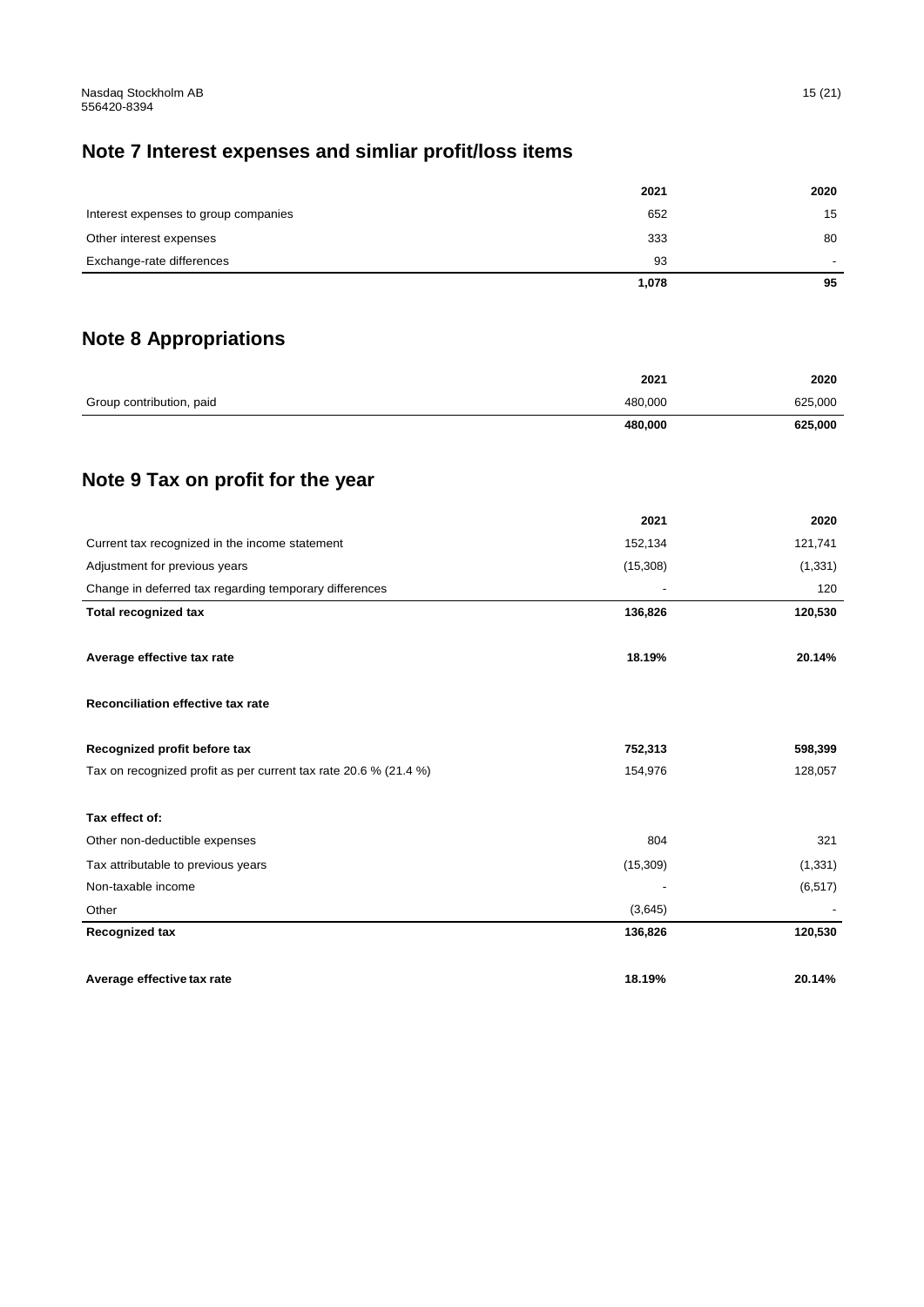# **Note 10 Capitalized expenses for research and development work and similar work**

|                                                  | 2021-12-31 | 2020-12-31 |
|--------------------------------------------------|------------|------------|
| Incoming acquisition values                      | 102,243    | 69,283     |
| Prior period adjustments                         | (13, 463)  |            |
| Acquisitions                                     | 77,398     | 32,960     |
| Closing accumulated acquisition values           | 166,178    | 102,243    |
| Incoming accumulated depreciation and impairment | (67, 223)  | (65, 165)  |
| Prior period adjustments                         | 2,534      |            |
| Disposals                                        | 10,929     |            |
| Depreciation for the year                        | (1,701)    | (2,058)    |
| Closing accumulated depreciation and impairment  | (55, 461)  | (67, 223)  |
| <b>Closing carrying amount</b>                   | 110,717    | 35,020     |

### **Note 11 Goodwill**

|                                         | 2021-12-31 | 2020-12-31 |
|-----------------------------------------|------------|------------|
| Incoming acquisition values             | 25,146     | 25,146     |
| Closing accumulated acquisition values  | 25,146     | 25,146     |
|                                         |            |            |
| Incoming accumulated depreciation       | (6, 287)   | (1,258)    |
| Depreciation for the year               | (5,029)    | (5,029)    |
| <b>Closing accumulated depreciation</b> | (11, 316)  | (6, 287)   |
|                                         |            |            |
| <b>Closing carrying amount</b>          | 13,830     | 18,859     |

# **Note 12 Equipment, tools and installations**

|                                         | 2021-12-31 | 2020-12-31 |
|-----------------------------------------|------------|------------|
| Incoming acquisition values             | 15,019     | 15,019     |
| Additions                               | 159        |            |
| Disposal                                | (13,075)   | ٠          |
| Closing accumulated acquisition values  | 2,103      | 15,019     |
| Incoming accumulated depreciation       | (14,586)   | (14, 449)  |
| Disposal                                | 13,075     |            |
| Depreciation for the year               | (124)      | (137)      |
| <b>Closing accumulated depreciation</b> | (1,635)    | (14, 586)  |
| <b>Closing carrying amount</b>          | 468        | 433        |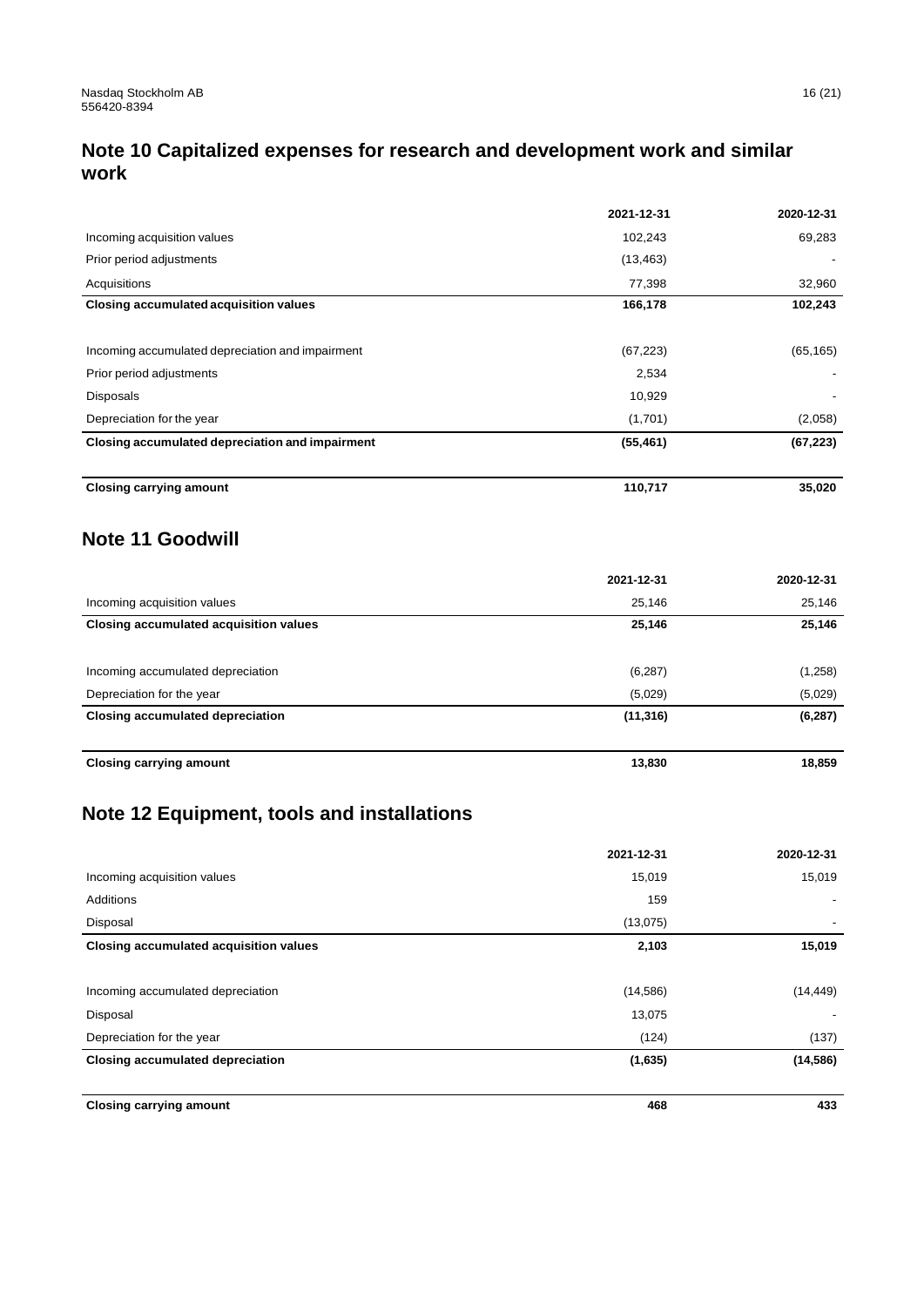### **Note 13 Shares in group companies**

|                                        | 2021-12-31 | 2020-12-31 |
|----------------------------------------|------------|------------|
| Incoming acquisition values            | 50         | 50         |
| Closing accumulated acquisition values | 50         | 50         |
| <b>Closing carrying amount</b>         | 50         | 50         |

### **Note 14 Specification of participation in group companies**

| <b>Name</b>                    | %<br>capital | %<br>votes               | No. of<br>shares | <b>Carried amount</b>          |
|--------------------------------|--------------|--------------------------|------------------|--------------------------------|
| Nasdaq Technology Italy S.r.l. | 5%           | 5%                       | 5%               | 50                             |
|                                |              |                          |                  | 50                             |
|                                | Corp. ID no. | <b>Registered office</b> | Equity*          | Profit/loss for<br>the year ** |
| Nasdag Technology Italy S.r.I. | 7,983,258    | Italy                    | 5,006            | 603                            |

\* Equity and the result for the year have been stated in full, regardless of ownership.

\*\* Profit/loss for the year refers to profit/loss after financial items.

### **Note 15 Prepayments and accrued income**

|                        | 2021-12-31 | 2020-12-31 |
|------------------------|------------|------------|
| Accrued income         | 127,030    | 52,653     |
| Other prepaid expenses | 12.918     | 20,796     |
|                        | 139,948    | 73,449     |

### **Note 16 Number of shares**

|                | 2021-12-31     | 2020-12-31     | 2021-12-31 | 2020-12-31 |
|----------------|----------------|----------------|------------|------------|
|                | Quotient value | Quotient value | No. of     | No. of     |
| Class A shares |                |                | 39.600.908 | 39,600,908 |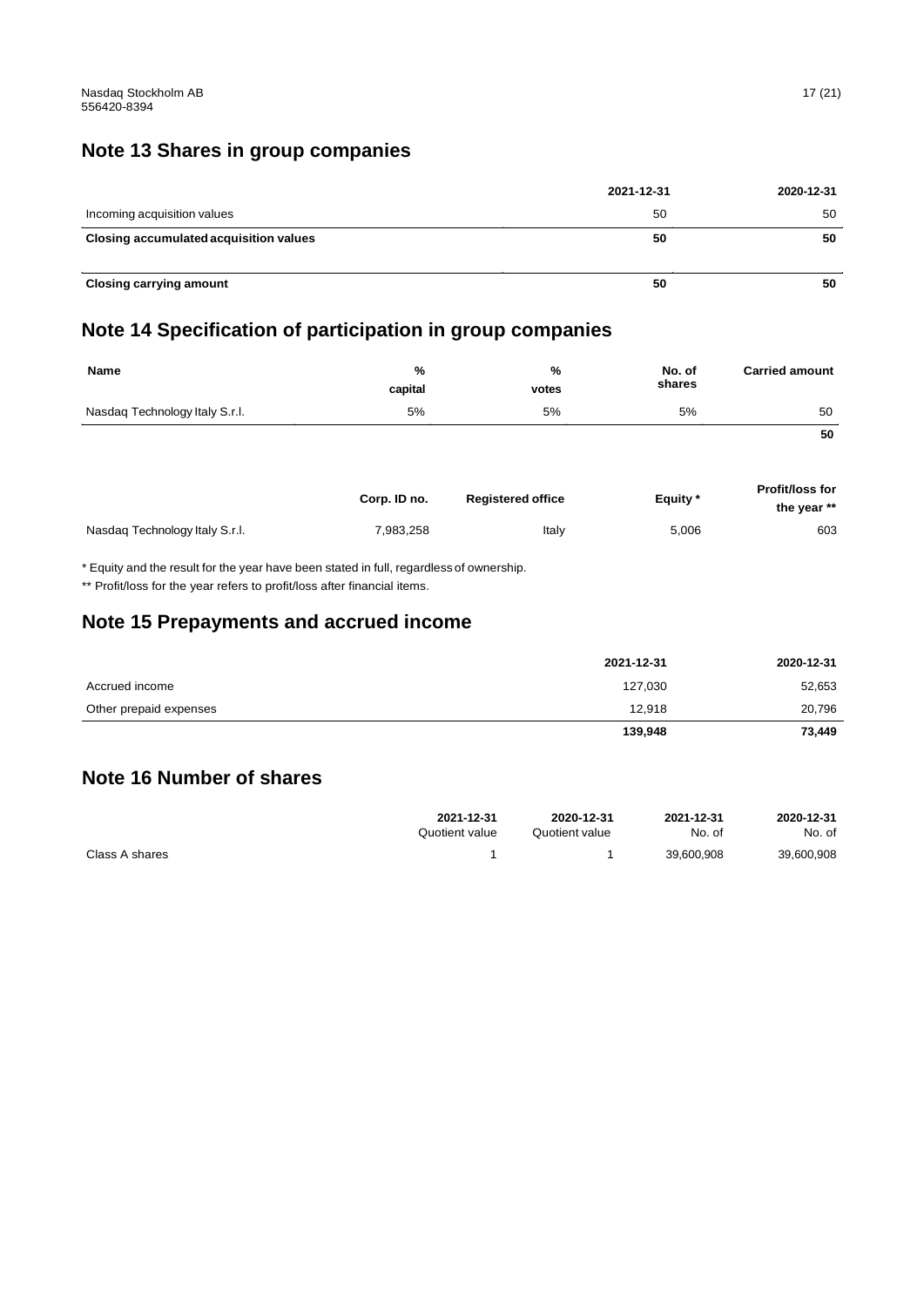# **Note 17 Accrued expenses and prepaid income**

|                                         | 2021-12-31 | 2020-12-31 |
|-----------------------------------------|------------|------------|
| Accrued salaries and other remuneration | 69,857     | 57,535     |
| Accrued holiday pay                     | 31,595     | 29,305     |
| Accrued social security charges         | 14.419     | 11,770     |
| Deducted tax for staff                  | 3,879      | 3,365      |
| Prepaid income listing matters          | 5,195      | 8,243      |
| Prepaid income members                  | 109.015    | 69,303     |
| Other prepaid income                    | 29,462     | 16,975     |
| Prepaid income listing matters          | 236,561    | 158,745    |
|                                         | 499,983    | 355,241    |

# **Note 18 Disclosures on financial instruments**

| 2021-12-31                       | <b>Financial assets</b><br>held for trade | <b>Other financial</b><br>assets | Non-financial<br>assets  | <b>Total</b> |
|----------------------------------|-------------------------------------------|----------------------------------|--------------------------|--------------|
| Accounts receivables             | -                                         | 72.834                           |                          | 72,834       |
| Receivables from group companies | ٠                                         | 1,521,951                        |                          | 1,521,951    |
| Other receivables                | -                                         | 41.641                           |                          | 41,641       |
| Prepayments and accrued income   | $\overline{\phantom{a}}$                  | 57.157                           | 82.791                   | 139,948      |
| Short-term investments           | 184.987                                   | -                                | $\overline{\phantom{a}}$ | 184,987      |
|                                  | 184.987                                   | 1,693,583                        | 82,791                   | 1,961,361    |

| 2020-12-31                       | <b>Financial assets</b><br>held for trade | <b>Other financial</b><br>assets | Non-financial<br>assets | Total     |
|----------------------------------|-------------------------------------------|----------------------------------|-------------------------|-----------|
| Accounts receivables             | ٠                                         | 121.226                          |                         | 121,226   |
| Receivables from group companies | ٠                                         | 1.521.261                        | ۰.                      | 1,521,261 |
| Other receivables                | $\overline{\phantom{a}}$                  | 14,628                           | -                       | 14,628    |
| Prepayments and accrued income   | ٠                                         | 6.807                            | 66.642                  | 73.449    |
| Short-term investments           | 182.957                                   | ٠                                | ٠                       | 182,957   |
|                                  | 182.957                                   | 1,663,922                        | 66.642                  | 1.913.521 |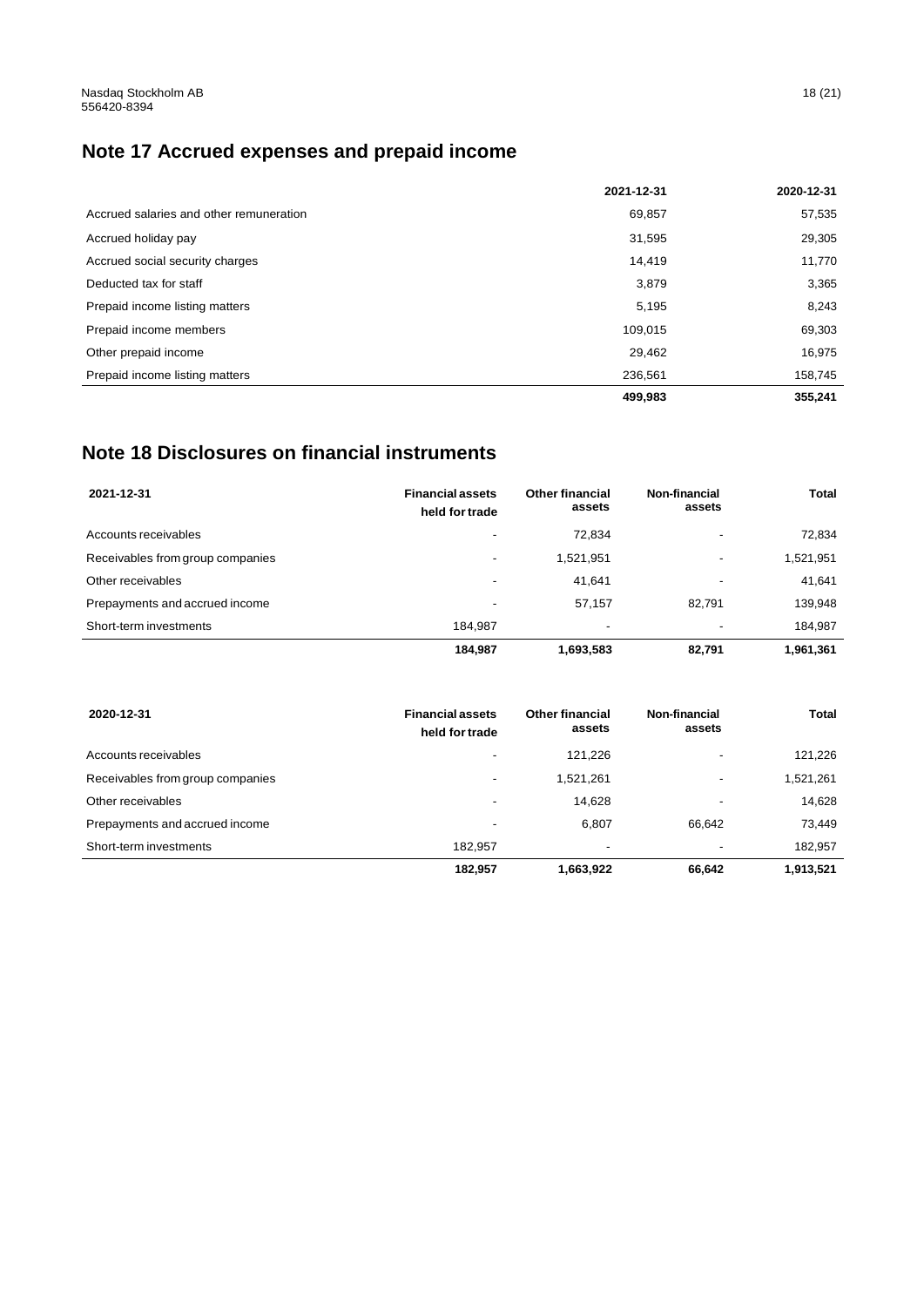# **Note 18 Disclosures on financial instruments (continued)**

| 2021-12-31                          | <b>Other financial</b><br>liabilities | Non-financial<br>liabilities | Total     |
|-------------------------------------|---------------------------------------|------------------------------|-----------|
| Accounts payable                    | 7,583                                 |                              | 7,583     |
| Liabilities to group companies      | 619,567                               |                              | 619,567   |
| Accrued expenses and prepaid income | 380,233                               | 119.750                      | 499,983   |
| Other liabilities                   | $\overline{\phantom{a}}$              | 7.824                        | 7.824     |
|                                     | 1,007,383                             | 127,574                      | 1,134,957 |

| 2020-12-31                          | <b>Other financial</b><br>liabilities | Non-financial<br>liabilities | Total     |
|-------------------------------------|---------------------------------------|------------------------------|-----------|
| Accounts payable                    | 6,829                                 |                              | 6,829     |
| Liabilities to group companies      | 771,610                               | $\overline{\phantom{a}}$     | 771,610   |
| Accrued expenses and prepaid income | 253,266                               | 101.975                      | 355,241   |
| Other liabilities                   | $\overline{\phantom{a}}$              | 11.331                       | 11.331    |
|                                     | 1,031,705                             | 113,306                      | 1,145,011 |

# **Note 19 Information on other items not affecting cash flow**

|                                                                   | 2021-12-31 | 2020-12-31 |
|-------------------------------------------------------------------|------------|------------|
| Initial balance                                                   | 40,337     | 40,039     |
| Change in consolidated receivables for Market Data and Technology | 7,596      | (243)      |
| Revenues                                                          |            |            |
| Other                                                             | (803)      | 541        |
|                                                                   | 47,130     | 40,337     |

### **Note 20 Pledged assets and contingent liabilities**

|                        | 2021-12-31 | 2020-12-31 |
|------------------------|------------|------------|
| Pledged assets         | None       | None       |
| Contingent liabilities | None       | None       |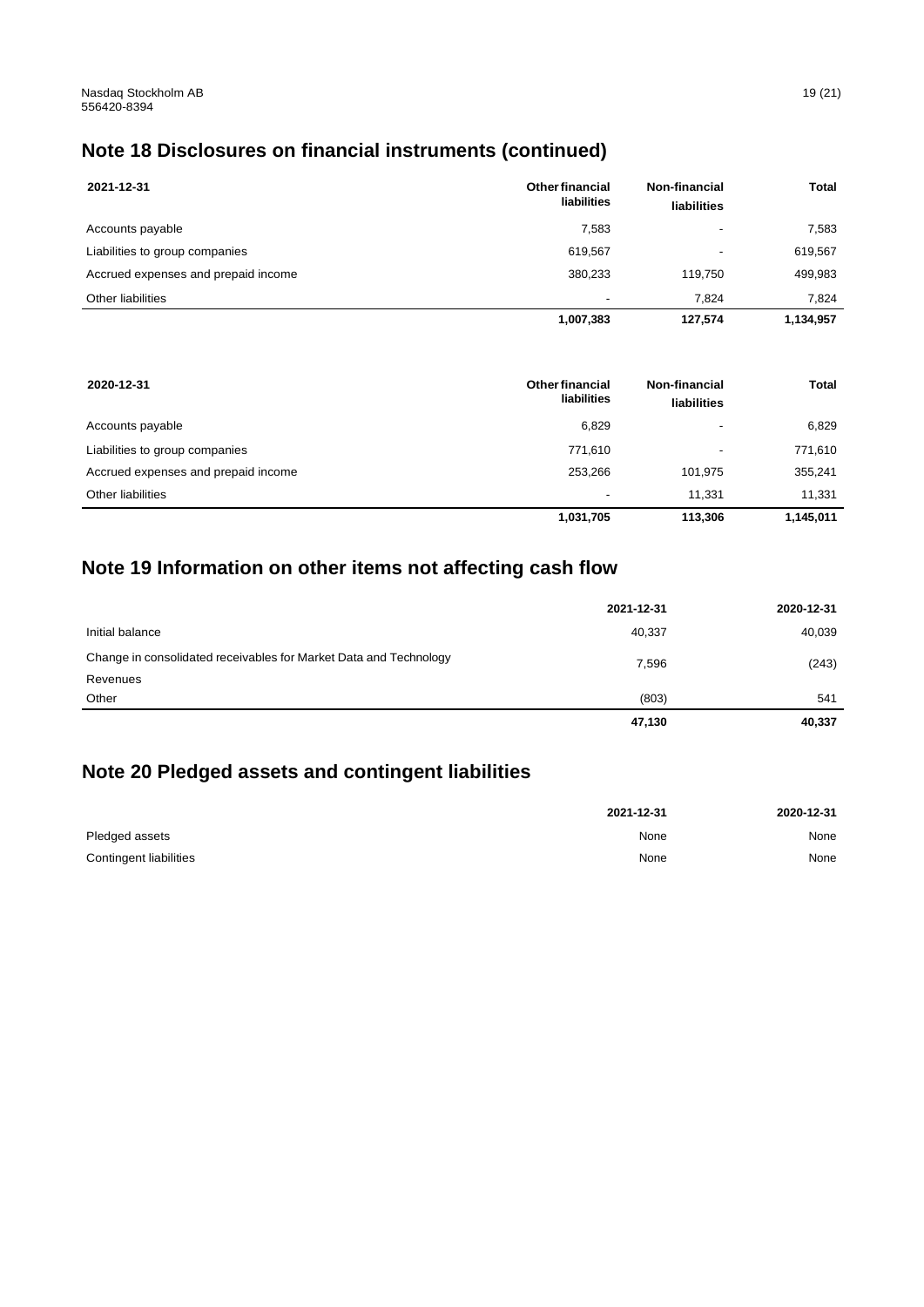### **Note 21 Proposed appropriation of earnings**

|                                         | 2021        | 2020        |
|-----------------------------------------|-------------|-------------|
| Proposed allocation of results          |             |             |
| The Board proposes that available funds |             |             |
|                                         |             |             |
| Profit/loss brought forward             | 228,691,715 | 289,438,776 |
| Net profit/loss for the year            | 615,486,648 | 477,868,397 |
|                                         | 844,178,363 | 767,307,173 |
| be appropriated as follows:             |             |             |
| to shareholders is distributed          | 600,000,000 | 474,000,000 |
| to be carried forward                   | 244,178,363 | 293,307,173 |
|                                         | 844,178,363 | 767,307,173 |

### **Note 22 Significant events after the end of the financial year**

The geopolitical situation in Eastern Europe intensified on February 24, 2022, with Russia's invasion of Ukraine. The war between the two countries continues to evolve as military activity proceeds and additional sanctions are imposed. Global companies should consider the impact of the events on economic and global financial markets and exacerbating ongoing economic challenges, including issues such as rising inflation and global supply-chain disruption. Nasdaq have considered the war's effect on the business operations and the financial market in general. The short-term impact to the Company is that while it does not have any direct exposure to Russia, and therefore no direct impact on its operations and customers, we have seen significant market fluctuations in price and transaction volume. The restrictive measures imposed have had no significant impact on the Company's performance, no operations has been suspended and no significant direct losses have been incurred. The degree to which the Company is or will be affected by the war largely depends on the nature and duration of uncertain and unpredictable events, such as further military action, additional sanctions, and reactions to ongoing developments by global financial markets. In the event that the military actions extend to the long-term, we expect to continue to experience market volatility and pressure on stock prices. In that case, the willingness by companies to list would likely be reduced, which could in turn affect trading volumes negatively going forward. However, as at the date of approval of this report, neither companies that have been considering listing nor advisors in the market have indicated changes in plans.

### **Note 23 Definitions of key performance indicators**

*Operating margin* Operating profit as a percentage of net sales.

*Adjusted equity* Equity plus untaxed reserves less deferred tax.

*Return on equity* Profit after financial items as a percentage of average adjusted equity.

*Equity ratio* Adjusted equity as a percentage of total assets.